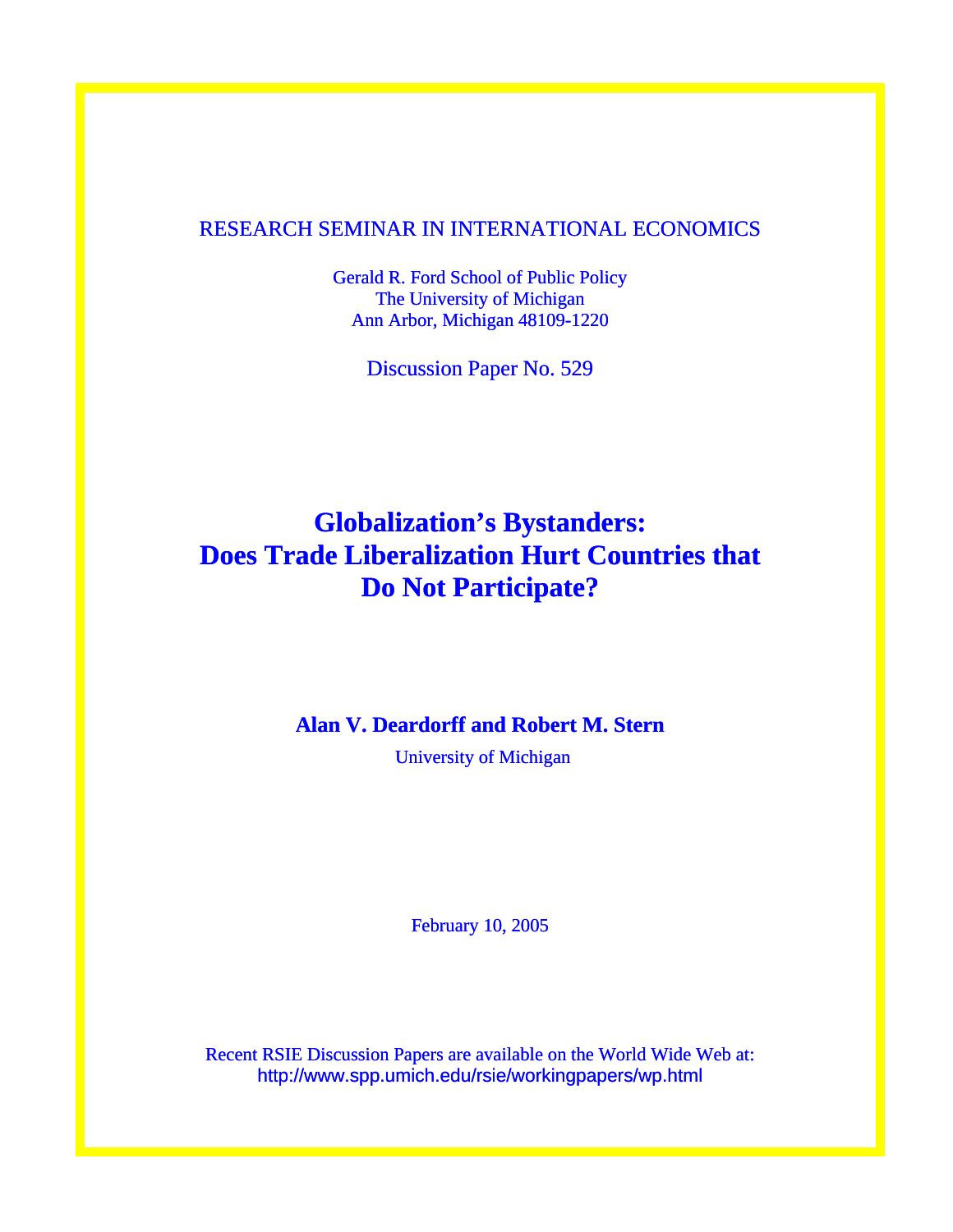# **Globalization's Bystanders: Does Trade Liberalization Hurt Countries that Do Not Participate?**

**Alan V. Deardorff and Robert M. Stern** 

**The University of Michigan** 

Paper prepared for the UNU/WIDER Project Meeting on The Impact of Globalization on the World's Poor October 29-30, 2004, Helsinki

> Revised February 10, 2005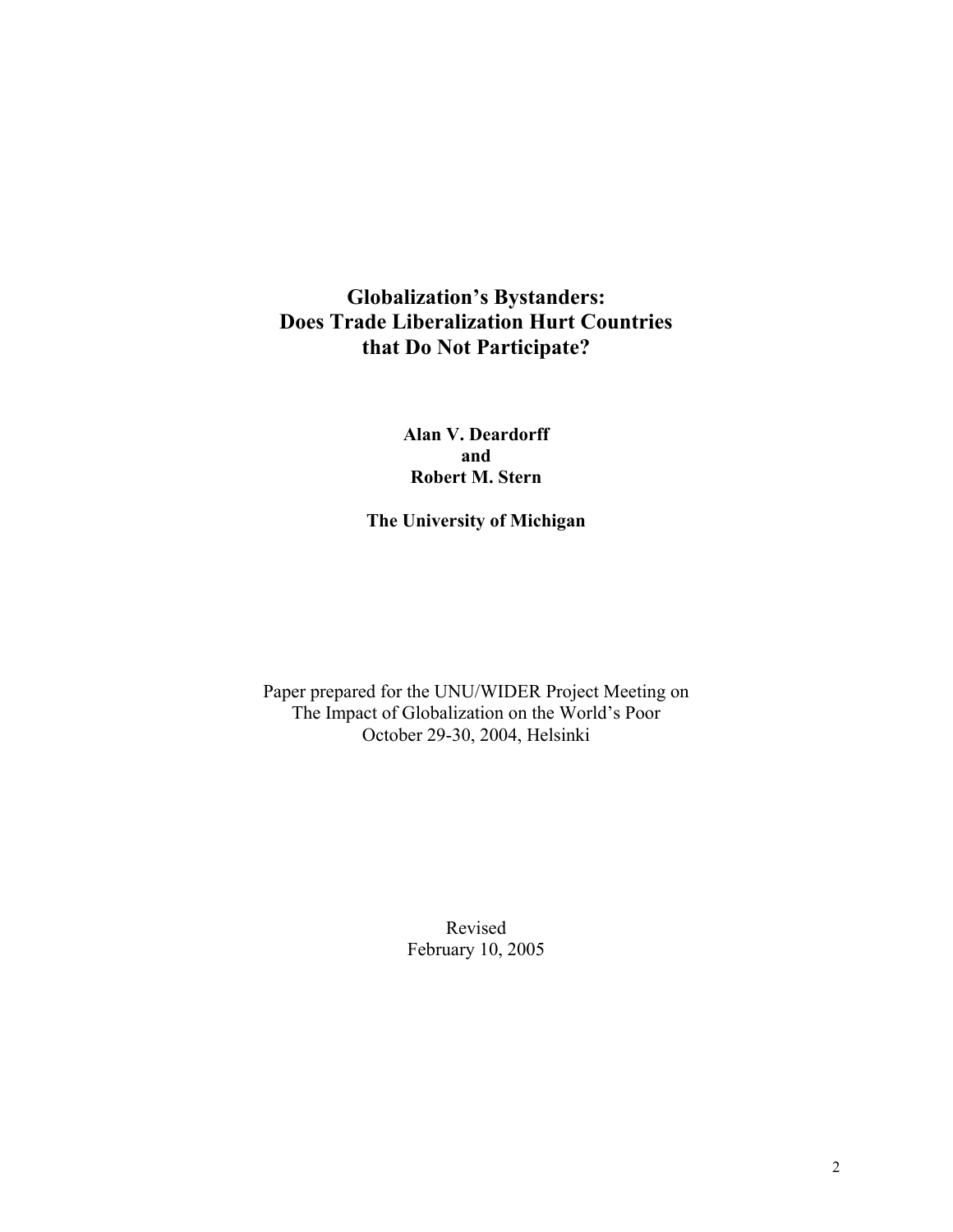Paper: hel.doc

### **ABSTRACT**

# **Globalization's Bystanders: Does Trade Liberalization Hurt Countries that Do Not Participate?**

### **Alan V. Deardorff and Robert M. Stern**

### **The University of Michigan**

 This paper uses trade theory to examine the effects of trade liberalization on countries that do not participate in it. These include both countries that fail to participate in multilateral trade negotiations, and also countries that lie outside of preferential trading arrangements such as free trade areas. The analysis suggests that, while it is theoretically possible for excluded countries to gain, through improved terms of trade, from trade liberalization, several reasons suggest that they are more likely to lose.

**Keywords:** Globalization **Correspondence:** Trade liberalization

**JEL Subject Code:** F13 Commercial Policy Department of Economics

Alan V. Deardorff University of Michigan Ann Arbor, MI 48109-1220

Tel. 734-764-6817 Fax. 734-763-9181 E-mail: alandear@umich.edu http://www-personal.umich.edu/~alandear/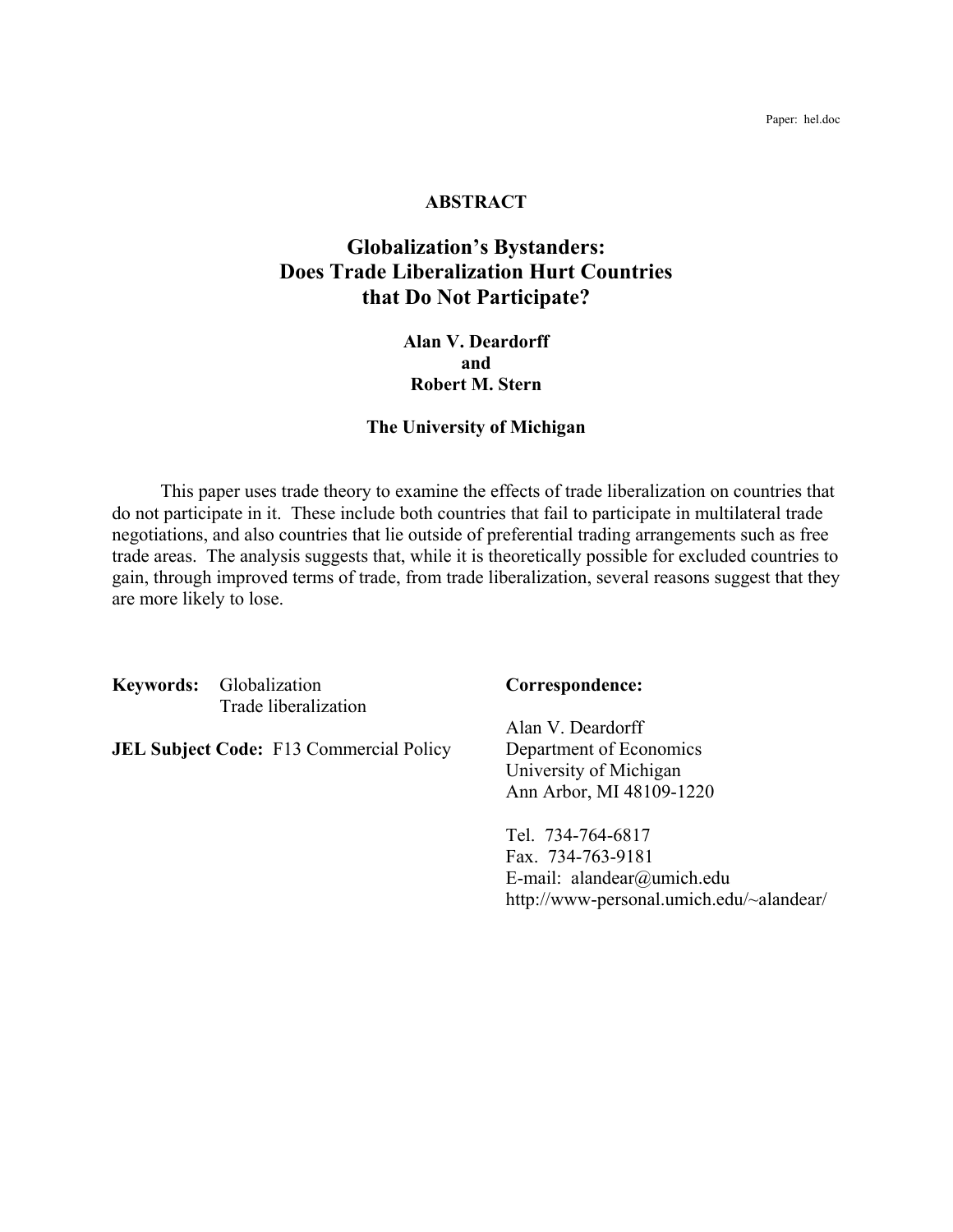# **Globalization's Bystanders: Does Trade liberalization Hurt Countries that Do Not Participate?[\\*](#page-3-0)**

**Alan V. Deardorff and Robert M. Stern The University of Michigan** 

### **I. Introduction**

1

Globalization has many meanings, and many effects. Here we will focus on only one of each: globalization as the reduction in barriers to international trade, and its effect on the countries that, for whatever reason, do not themselves participate in that process. It is often observed by proponents of globalization that, while not all countries have prospered during the recent upsurge in global integration, most of the countries that have failed to prosper, especially in Africa, have been distinctive in the extent to which they have remained relatively closed off from world markets. The supposed implications are that these countries, had they embraced trade liberalization, would have done better, and that, while trade liberalization by others has perhaps not helped these countries due to their own reluctance to participate, it has not hurt them either. They have only hurt themselves.

In this paper we use the tools of international trade theory to examine especially the second of these implications. How has trade liberalization by the larger part of the world's economy affected those countries that have not participated? Have they, perhaps,

<span id="page-3-0"></span><sup>\*</sup> We have benefited from comments by participants in the UNU/WIDER meeting, and especially those from my anonymous referee, Ryes Jenkins.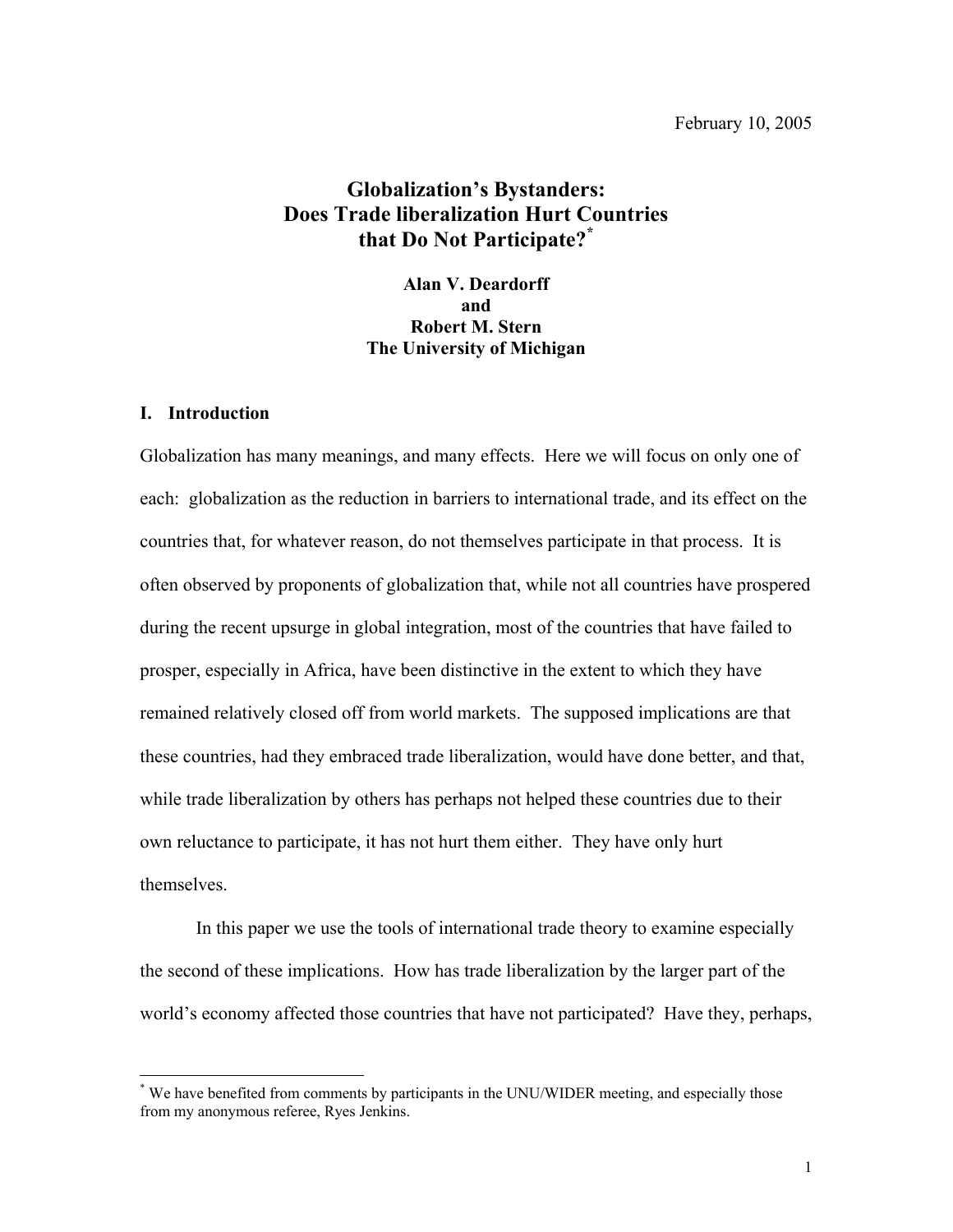benefited from trade liberalization in spite of their outsider status, as free riders? Or have they instead been harmed by trade liberalization, made worse off than if trade liberalization had not occurred?

For the sake of argument, we will divide the world's countries into just two types: the "included" countries and the "excluded." The included countries are those that have substantially lowered their barriers to international trade, perhaps as part of the trade liberalization fostered by the General Agreement on Tariffs and Trade (GATT) and now the World Trade Organization (WTO), and/or perhaps through preferential trading arrangements (PTAs) such as the European Union (EU) and the North American Free Trade Agreement (NAFTA). The excluded countries are those that have stayed out of PTAs and have either failed to join the GATT/WTO or who have joined but have taken such advantage of the provision for "special and differential treatment" that their trade barriers have remained high. For the most part, these excluded countries have remained in that category through their own choice (their governments', that is) and not because the included countries would not have welcomed their participation in trade liberalization.

In principle, presumably, a country could cut itself off completely from world markets, and thus achieve an extreme form of this excluded status. From the perspective of the analysis here, such a country could not be hurt by globalization, since it would not be aware of it, except perhaps through non-economic mechanisms that we will not examine, such as trans-border pollution. Instead, the excluded countries that we will consider are engaged to some extent with world markets, exporting and importing at a moderate rate that is subject to trade barriers that are high, but that are not all prohibitive.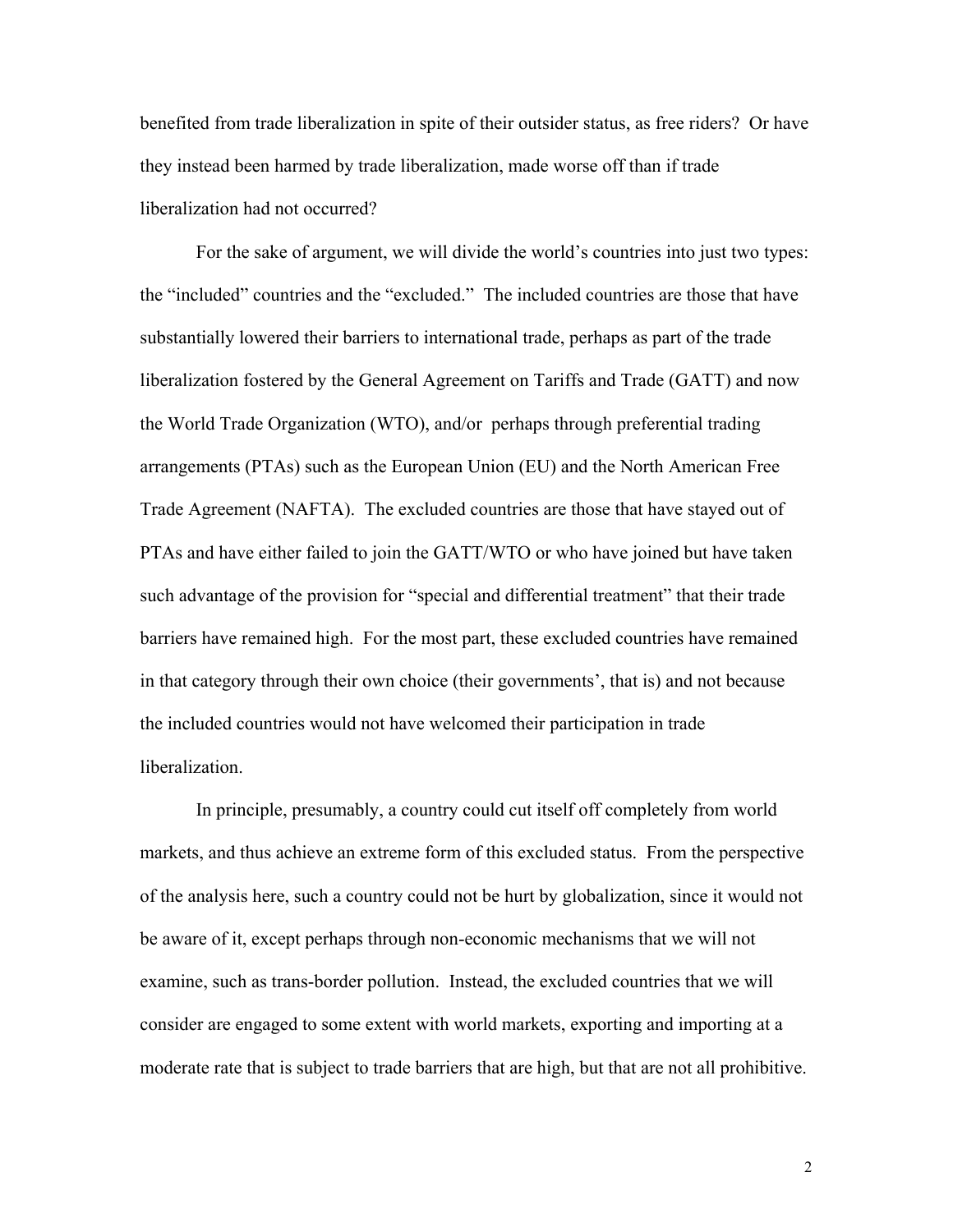It is the fact that they trade at all that makes them vulnerable to the effects of trade liberalization by others, since it may change their terms of this trade. Indeed, it is the effect of trade liberalization on an excluded country's terms of trade that will be the sole concern of this paper, and we will examine this effect through several quite standard theoretical models of international trade.

In Section II we take our first two passes at this question by using one of the oldest tools of international trade theory: the offer curve. From this we will see first how an excluded country might easily be expected to benefit, not lose, from trade liberalization by other countries. But on more careful inspection, the same tool will suggest that such a benefit is conditional on the relative extent of liberalization by two subsets of the other countries: those that export the same good as the excluded country, and those that import it. Indeed, much depends on the degree to which the included countries reduce their tariffs on the good or goods of export interest to the excluded country.

In section III, instead of simply taking as given the tariff cuts of included countries, we then ask in which sectors these tariff cuts are likely to occur. A simple "political economy" model suggests that tariffs are not likely to be cut on the products that excluded countries happen to export, thus making it more likely that they will lose from trade liberalization by other countries. This theoretical result is of course motivated by the common observation that developing countries today face higher tariffs than developed countries, a fact that, on this interpretation, can be attributed to the developing countries' own collective choice to exclude themselves from trade liberalization.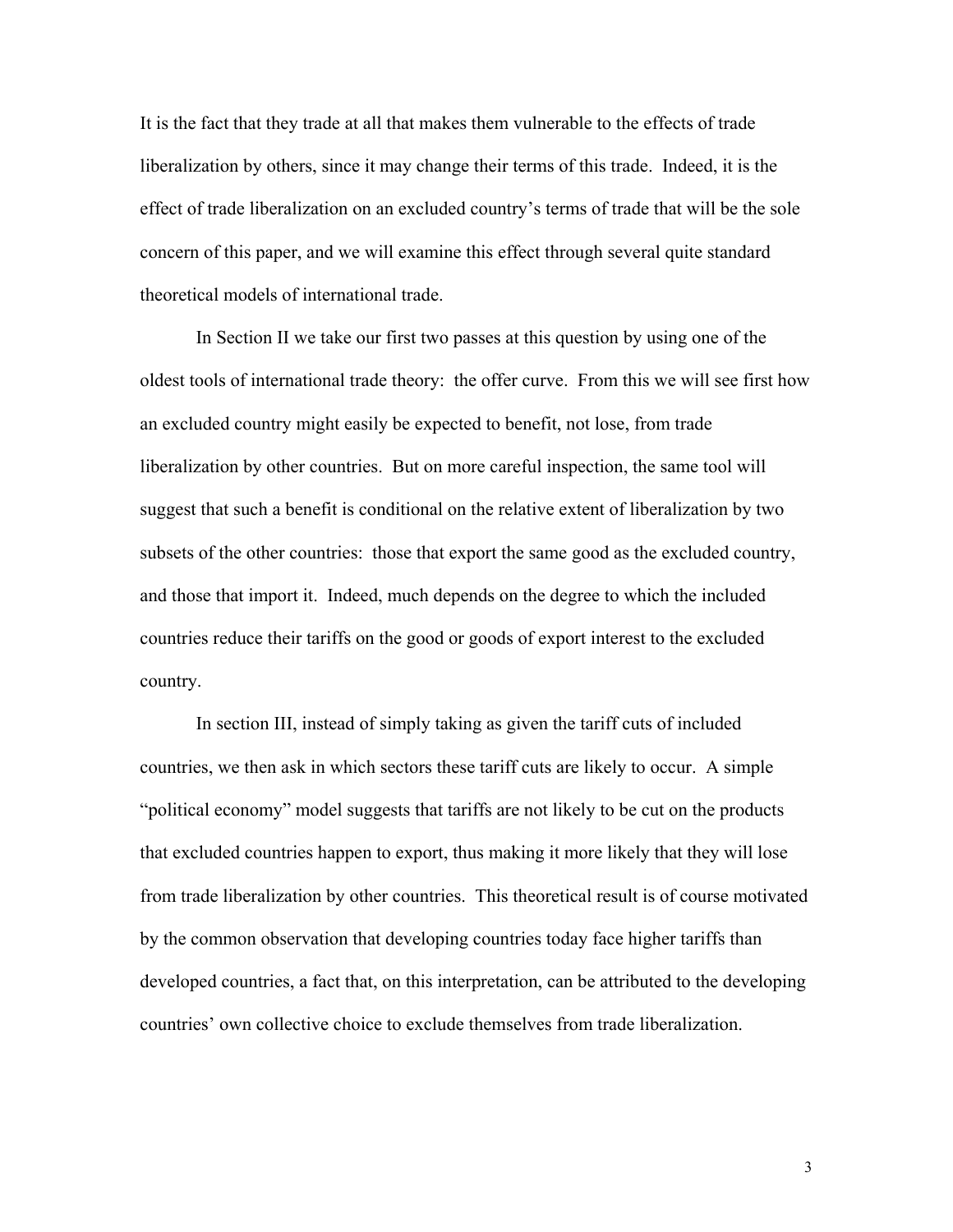In both of sections II and III we assume that, when included countries do lower their tariffs on particular goods, they do it on imports from all other countries, even the excluded ones. That is, this trade liberalization is done, in the WTO's language, on an MFN (most favored nation) basis. This is of course required by the WTO for imports from any countries that are themselves members of the WTO, and in fact, although it is not required, it seems to be fairly commonly done even for most excluded countries that are not members. The United States, for example, gives MFN status to almost every country in the world, even though it does not have to under  $WTO$  rules.<sup>[1](#page-6-0)</sup> The results in sections II and III, therefore, show that excluded countries may be hurt by trade liberalization of other countries, even though they remain subject to the same tariffs as everybody else.

In fact, however, they do not. Increasingly in recent years, countries who wish to participate in trade liberalization have done so not just through the MFN liberalization of the WTO, but also through PTAs negotiated among pairs or small groups of countries. In section IV, therefore, we examine the additional harm that is likely to be done to excluded countries if a significant part of trade liberalization takes this form.

In section V we conclude by trying to extract some policy implications from all of this. Since nothing in our analysis contradicts the traditional presumption from trade theory that trade liberalization is beneficial for the world as a whole, we certainly would not conclude that this aspect of globalization should be stopped, or even slowed down. But the harm that it may do to excluded countries needs to be recognized, and greater

 $\overline{a}$ 

<span id="page-6-0"></span><sup>&</sup>lt;sup>1</sup> There are only two or three exceptions, including Cuba and North Korea. MFN status for China was of course a matter of annual controversy before China joined the WTO, but in practice, in spite of threats to withdraw it, China was regularly granted MFN status.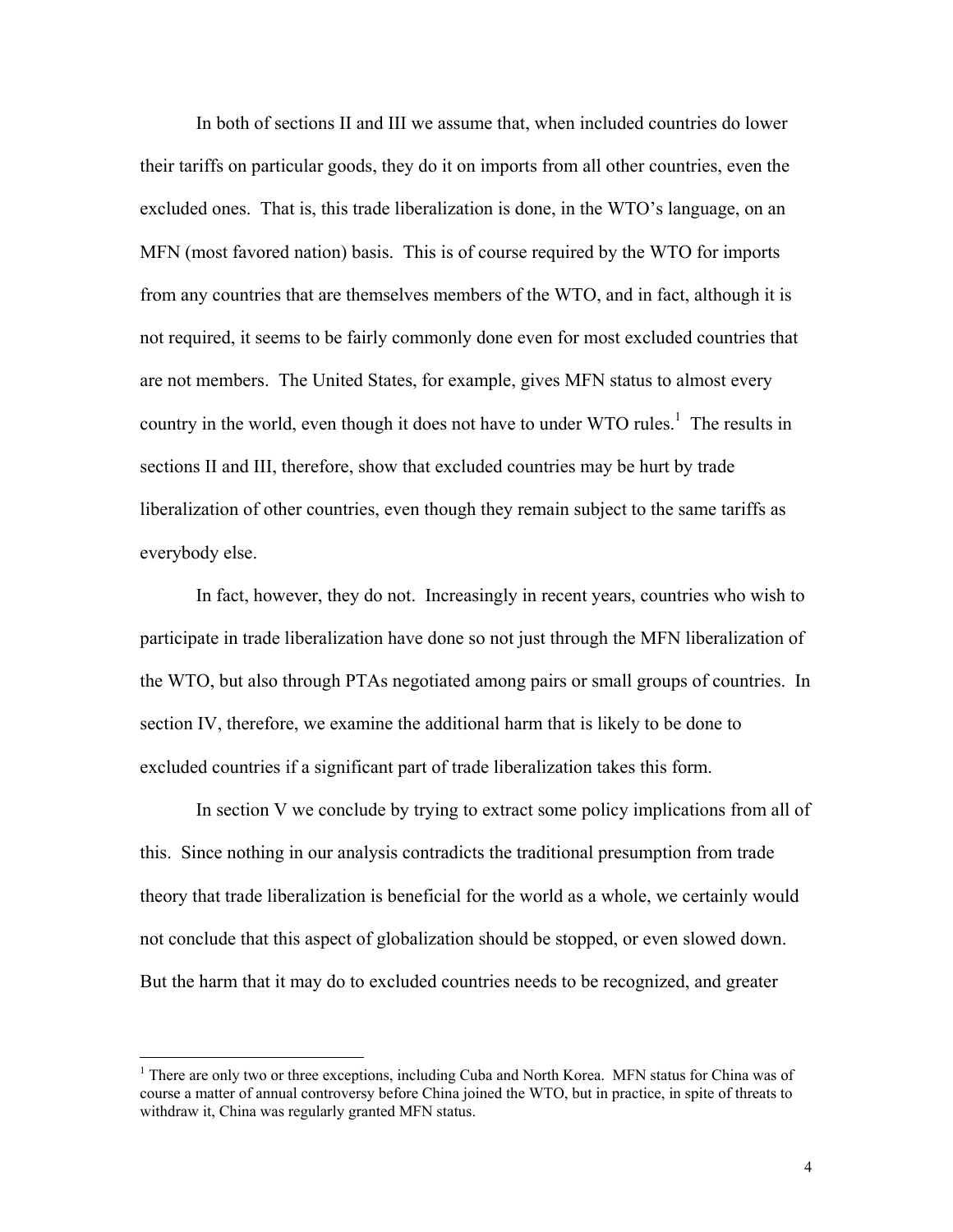efforts need to be made to deal with it. The most obvious way to do that, of course, would simply be to include them more fully in trade liberalization.

### **II. When Can a Country Free Ride?**

The simplest analysis of the effect of one country's liberalization on another is provided by offer curves. Suppose there are two countries, A and E, where E will be the "excluded country" throughout the analysis in this section. Both countries produce and trade two goods, X and Y. If E exports good X, then its offer curve is something like OE in Figure 1, showing the quantities of X that it is willing to export in exchange for various quantities imported of good Y. The slope of any line from the origin to the curve is the relative price of good X. The curve OE indicates that country E will import more of good Y only if it gets a higher relative price for its export of good X, or equivalently, if it pays a lower relative price for its import of good Y. The curve also suggests that a higher relative price of X will elicit more exports from country E, although from the curvature it is possible that beyond some point a further increase in price will cause a fall in exports. The reason is that a rise in the relative price of  $X$  is an improvement in country  $E$ 's terms of trade, meaning that its real income rises, and it may choose to use this income to consume more of both goods, thus exporting less. In any case, it is this improvement in the terms of trade that we will be looking for, to see whether country E may benefit from liberalization elsewhere.

If E were itself engaged in free trade, then we could easily use trade indifference curves<sup>[2](#page-7-0)</sup> to indicate the level of welfare within country E, since these would be tangent to any price line from the origin where it crosses the offer curve. However, since our

<span id="page-7-0"></span><sup>&</sup>lt;sup>2</sup> See Meade (1952).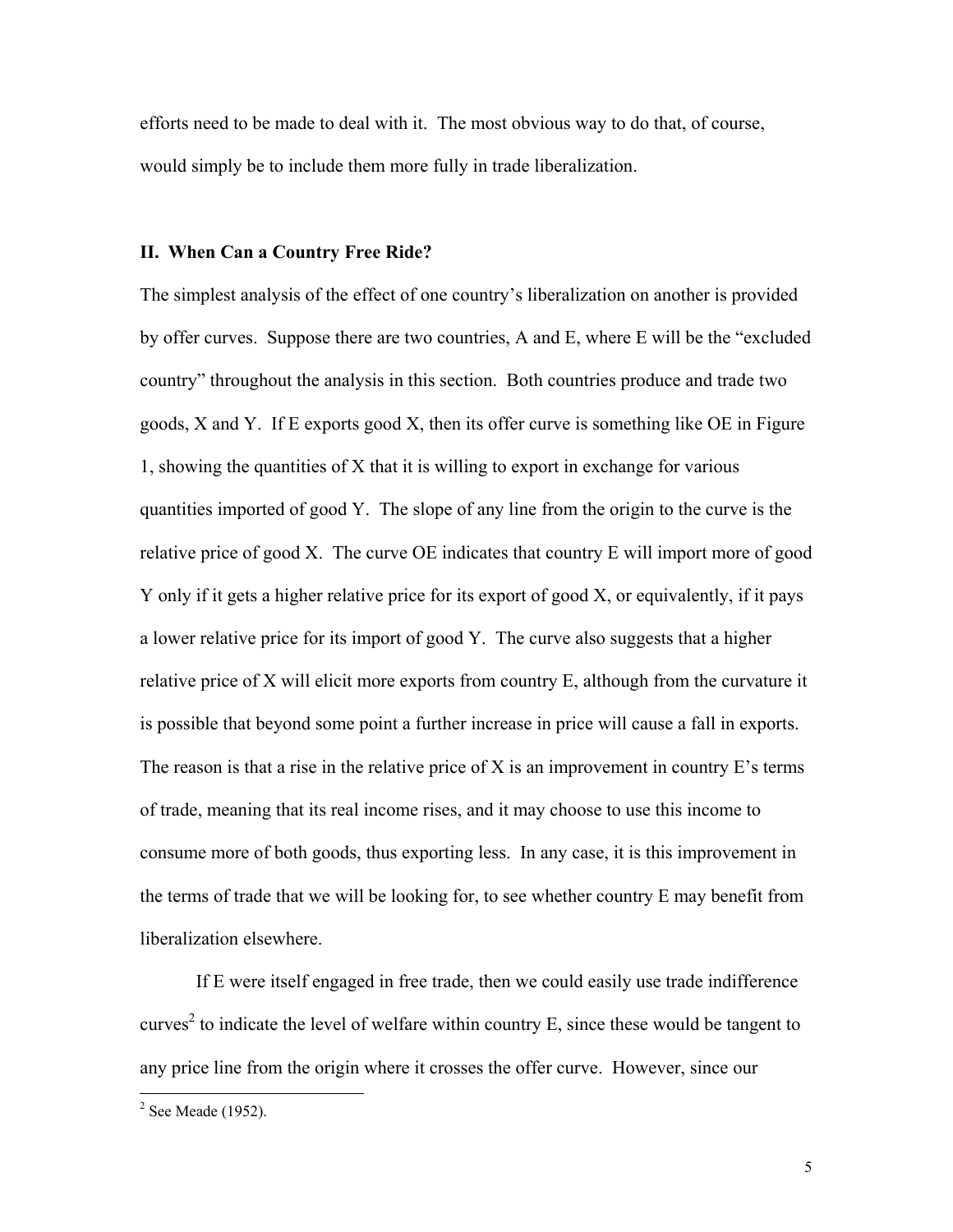interest is in a country that certainly does not have zero tariffs, this cannot be done. Nonetheless, because a tariff reduces a country's imports below what would be optimal, a rise in its terms of trade that permits it to import more will always improve its welfare. Therefore it will be enough, in order to infer effects on country E's welfare, to see what happens to its terms of trade.

In Figure 1, country E engages in trade with a single other country, A, which is an exporter of the other good, Y. Initially country A, like E, has a tariff on its imports of good X. Then, for whatever reason (perhaps because it newly recognizes the gains from trade), it reduces that tariff. The effect, familiar from offer-curve analysis, is to shift A's offer curve outward, away from the origin, as shown, to OA'. Equilibrium moves from point 1 to point 2 in the figure, and the terms of trade of the excluded country E improve. Thus the excluded country benefits from country A's liberalization.

Of course, if the world really contained only these two countries, then one might wonder whether country A would really liberalize to this extent, since the improvement in E's terms of trade is a worsening of A's. For this reason country A, if it were sensible, might not reduce its tariff to zero, since doing so would cause it to forego some of the benefits of levying a monopoly tariff, which given country E's continuing protection there is no reason for it not to use. But if A previously had a tariff above the monopoly level, then it could gain by a tariff reduction, and country E, as shown, would gain along with it. In any case, as we now consider a world with a larger number of countries, such monopoly-tariff considerations become less relevant.

For the two-country case is hardly what we want to see. In practice, our excluded country confronts a large world of a great many countries, all of whom may be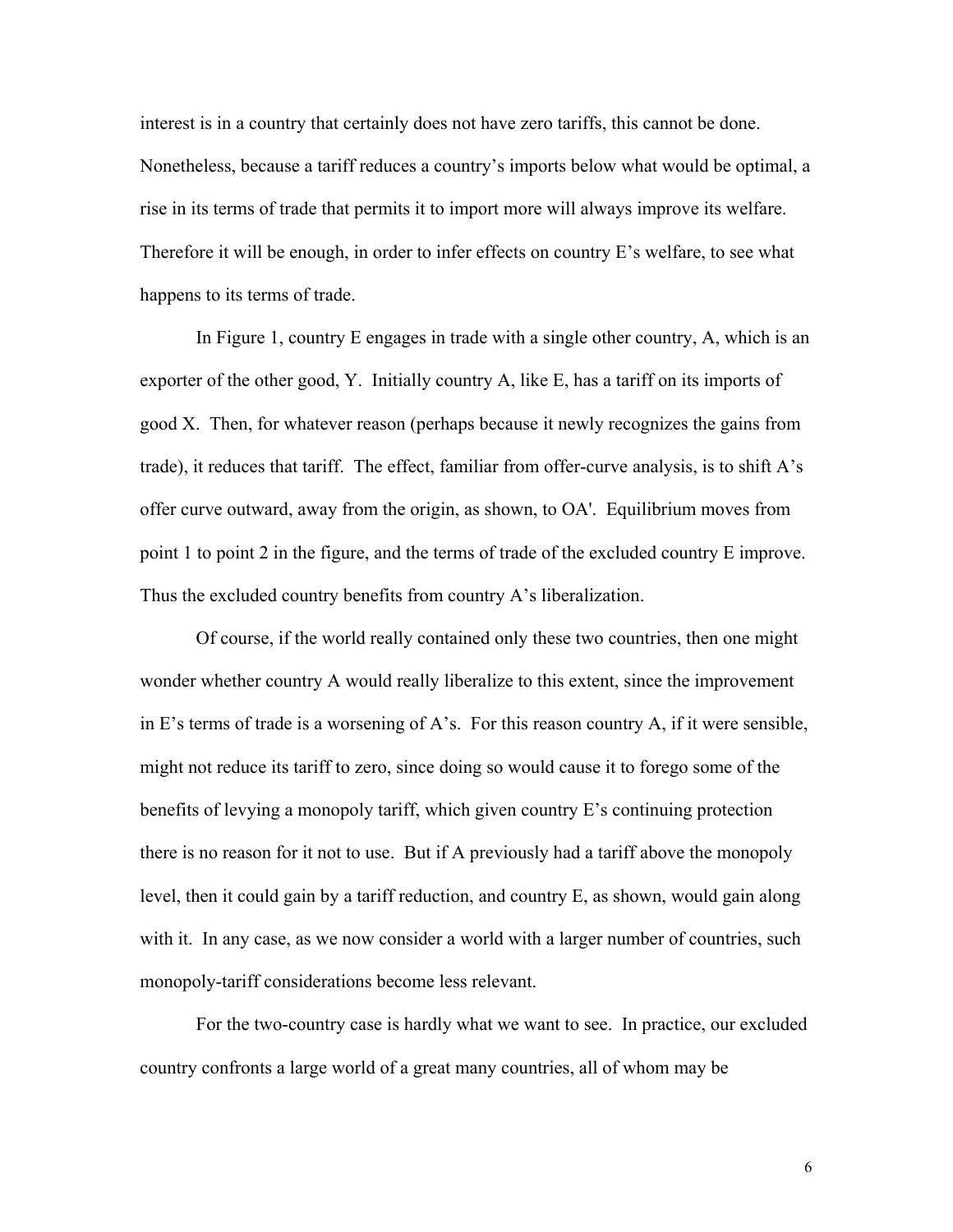liberalizing. If we can think of the foreign offer curve, OA, as representing the aggregate of all those countries, then Figure 1 suggests a much more relevant gain for the excluded country E as a free rider on global liberalization. It must of course be true that, since E is an exporter of good X, the rest of the world must in aggregate be a net importer of good X, and therefore the world's offer curve does indeed look something like OA. Since trade liberalization by any country must cause its offer curve to expand outward, Figure 1 may seem to guarantee that, in fact, excluded countries can only gain from the rest of world's liberalization.

That is not the case, however. While it is true that individual country offer curves expand with their liberalization, and it is also true that any group of countries may be represented by an aggregate offer curve that is, in effect, their sum, it is *not* true that liberalization by those countries necessarily expands the aggregate offer curve outward. Suppose, for example, that the rest of world consists of just two countries, one that exports Y and the other that imports it. If the latter imports less than the former exports, the offer curve of the two together will look like OA in Figure 1. But if now only the second of these two countries were to lower its tariff (on Y, since that is what it imports), it would import more Y and thus reduce, not expand, the amount that the two together export. The aggregate offer curve would shift inward.

To correctly identify the effect of liberalization on world markets, then, we need to separate countries with different trade patterns. This is done in Figure 2, where we now take the excluded country E to be very small compared to others, as suggested by drawing its offer curve, OE, 100 times actual size. The rest of world then consists of two countries, A that exports Y and B that exports X. In the initial equilibrium at point 1,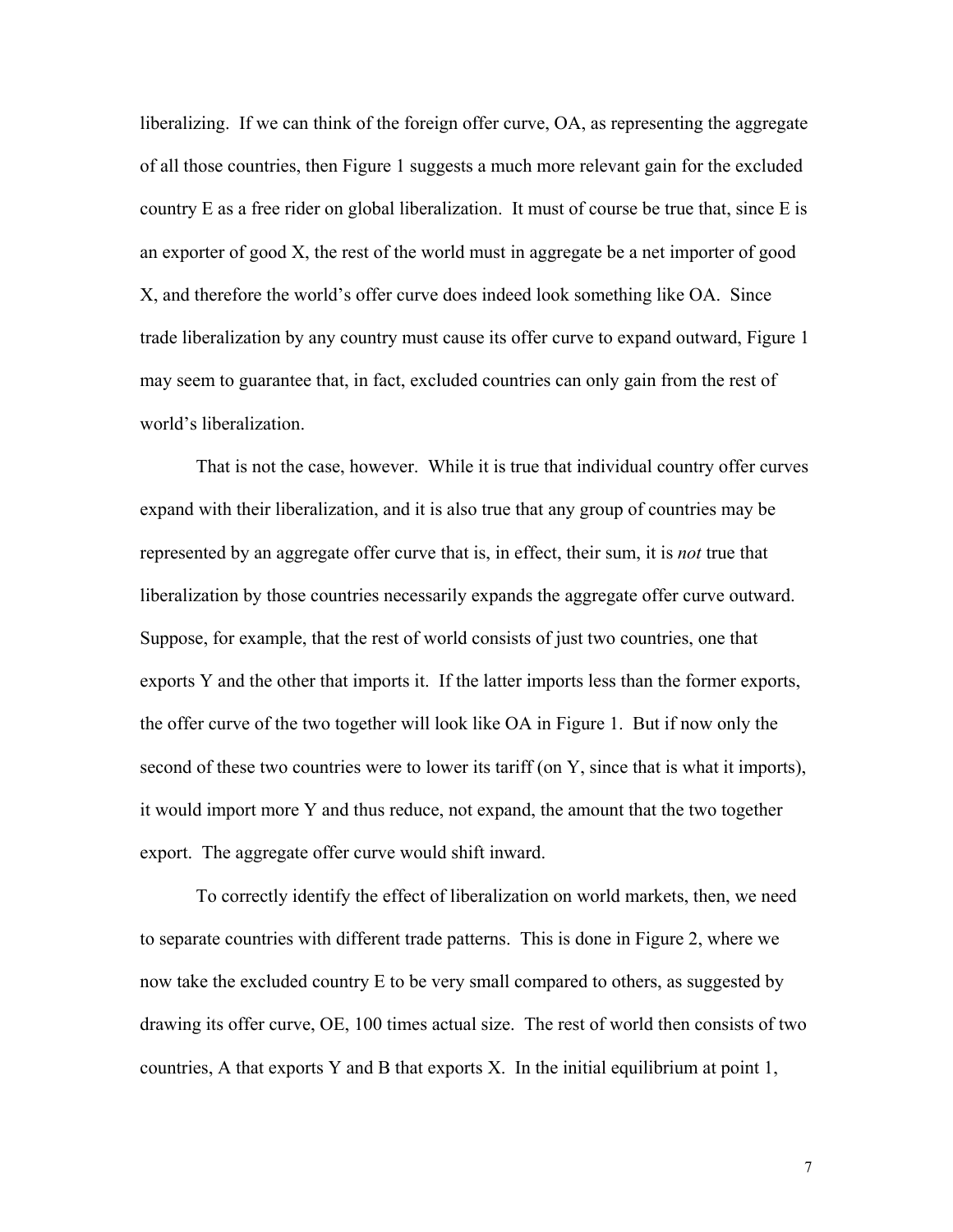world prices are determined (since country E is negligibly small) by the offer curves OA and OB. Now, as A and B both reduce their tariffs, both offer curves expand outward by some amounts, perhaps to OA' and OB', and the new equilibrium is at point 2. As drawn, the terms of trade of country E worsens. It is hurt by the rest of world's liberalization.

What determines this result? Most simply, country  $E$  (as an exporter of  $X$ ) will be hurt if, at initial prices, those countries that are also net exporters of X expand their trade more than those countries that are net importers of X. This in turn depends, though only in part, on the sizes of the two groups of countries' tariff reductions. If the X-exporters, whose relevant tariffs are on Y, reduce their tariffs more than the Y-exporters, whose relevant tariffs are on X, then other things equal we may expect country E to lose. Conversely, in order for country E to free ride on others' liberalization, it needs greater reductions in tariffs on what it exports than on what it imports. This is not exactly right, even in this simple two-good case, since countries may differ for various reasons in the extent to which their quantities of trade respond to tariff reductions. But as a first approximation in ignorance of these other determinants of trade, what matters is these two sets of tariff reductions.

It is obvious why the excluded country gains from others' reductions in their tariffs on its exports. These cause increases in demand for its export good on world markets and thus increase its world price. But why do other countries' tariff cuts on its imports matter at all? The answer is that these tariff cuts cause world prices of the imports to rise, reducing what the excluded country can get in exchange for its exports. In a two good model, there really is no difference between a rise in export prices and fall in import prices, and the same is true with many goods if one looks at appropriate indexes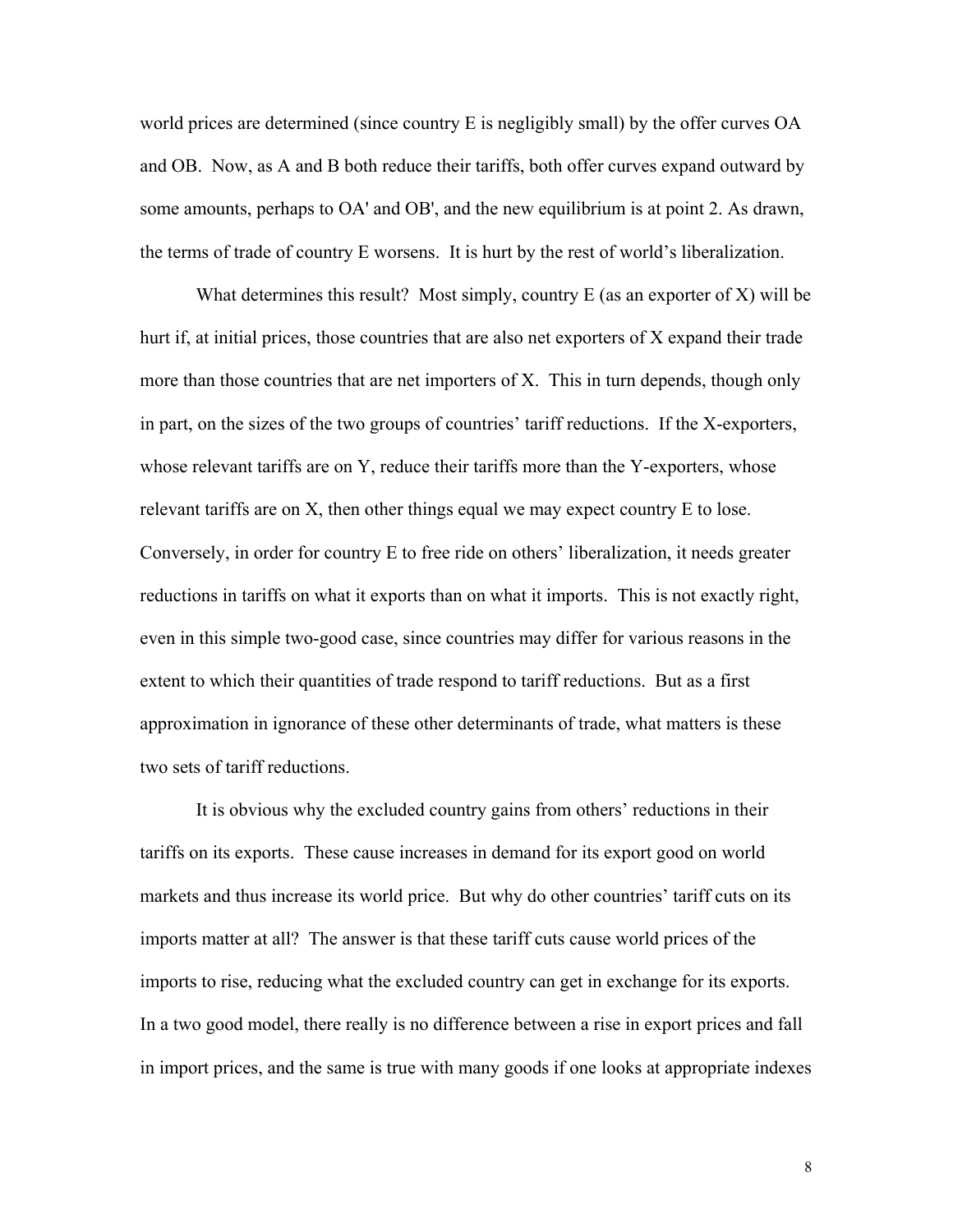of the prices of both. However, in the real world people seldom do look at such indexes, and the public and political perception of the effects of export prices and import prices may be quite different. We will look next at a model that allows for this.

### **III. Which Tariffs Will Fall with Multilateral Liberalization?**

The point of this section is to argue what may seem obvious: that countries that do not themselves participate in tariff liberalization are likely to find that other countries do not reduce tariffs on their exports. Obvious or not, this does not follow easily from the simple welfare economics of tariffs, which says that the gain to importing countries from lowering their own tariffs does not depend on whether other countries do. Except for terms-of-trade motivations in large countries – which some though not all regard as implausible motivators for trade policies – the rest-of-world will always benefit from lowering its tariffs on a country's products, even if that country keeps its own tariffs high. Of course, the same reasoning implies that we should already see tariffs close to zero in most of the world, which we do not, and which we certainly did not see prior to the liberalizations undertaken under the GATT/WTO.

To answer this question, then, we must have some sort of model of the political economy of trade policy. Such models have been built and increasingly refined in the trade literature, with early efforts by Findlay and Wellisz (1982), Mayer (1984), and Hillman (1989), whose approaches were then integrated successfully by Grossman and Helpman (1994). For the purpose here, however, a much simpler framework will suffice, one that could perhaps be viewed as a simplification of the Grossman and Helpman model.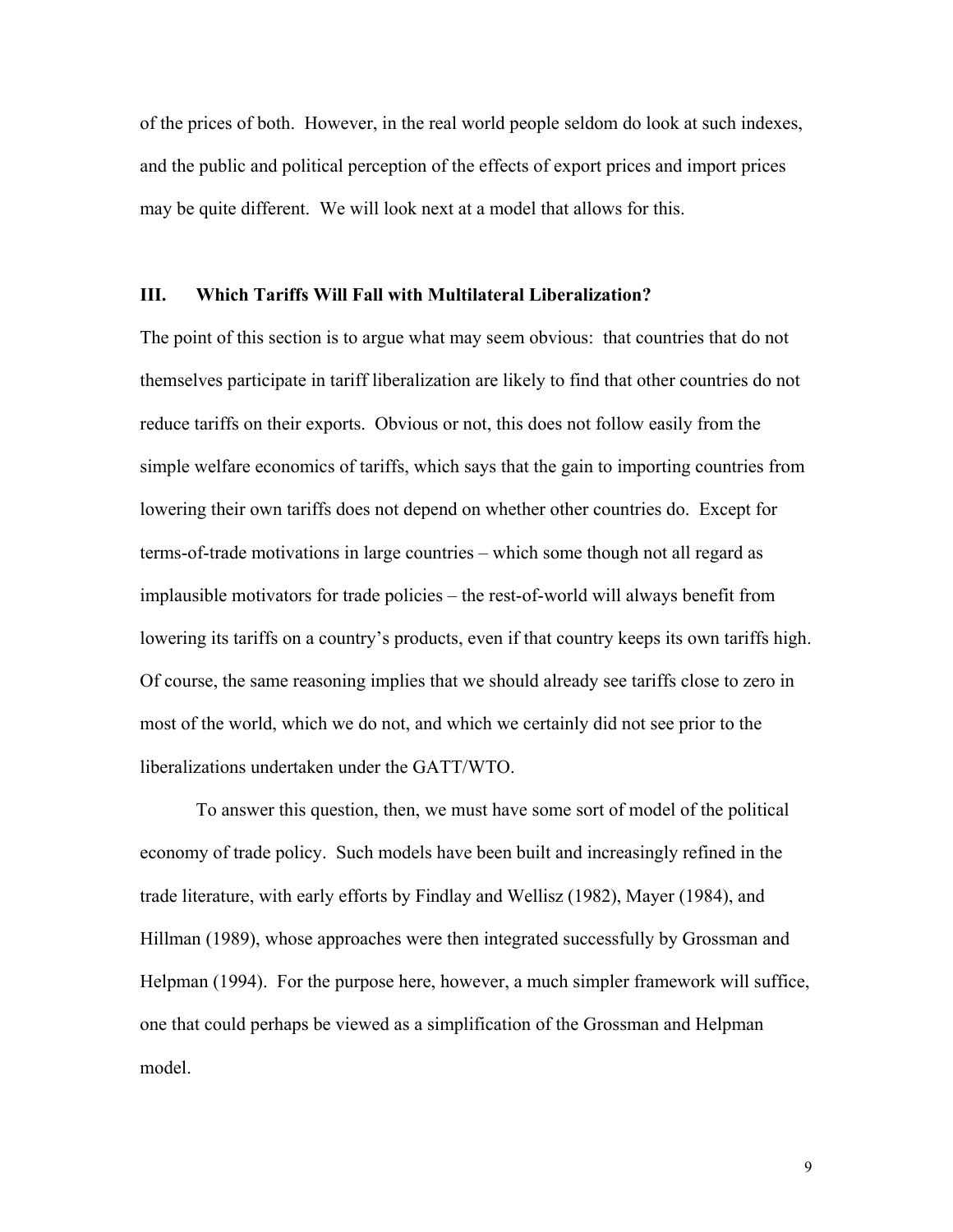The true welfare effects of a tariff reduction include the following, as a simple partial equilibrium model would suggest: a gain to domestic consumers; a loss (of tariff revenue) to the domestic government; a loss to import-competing domestic producers; and – if the size of the importing country is large enough for the tariff cut to raise the world price of the good – a gain to foreign producers and a loss to foreign consumers. In a world where the tariff was the only prior distortion, it is well known that the sum of these effects must be positive – that is, the world as a whole gains from a tariff cut. The importing country alone also gains if it is small enough that the world price is unaffected, but it may not gain if the worsening of its terms of trade outweighs the efficiency gain.

All of this may be beside the point, however, if political forces favor some constituencies over others, as seems to be the case given that virtually all countries, and especially many small ones, have had positive and often quite high tariffs throughout history. The political economy literature explains this by allowing producers to exert special influence on trade policy, by one means or another. Grossman and Helpman, in particular, model producers as contributing financially to incumbent politicians in return for their providing or maintaining tariff protection. The politicians, in turn take account of both the contributions that they receive and also broad economic welfare in making their policy decisions.

Here, however, we will assume instead that policy makers in most countries are concerned *only* about producer welfare, ignoring completely any gains or losses to consumers and, in most cases, ignoring also any effects of tariff revenues. This could perhaps be justified along the lines of Grossman and Helpman as an extreme case of putting all weight on the contributions that politicians receive. However it could also be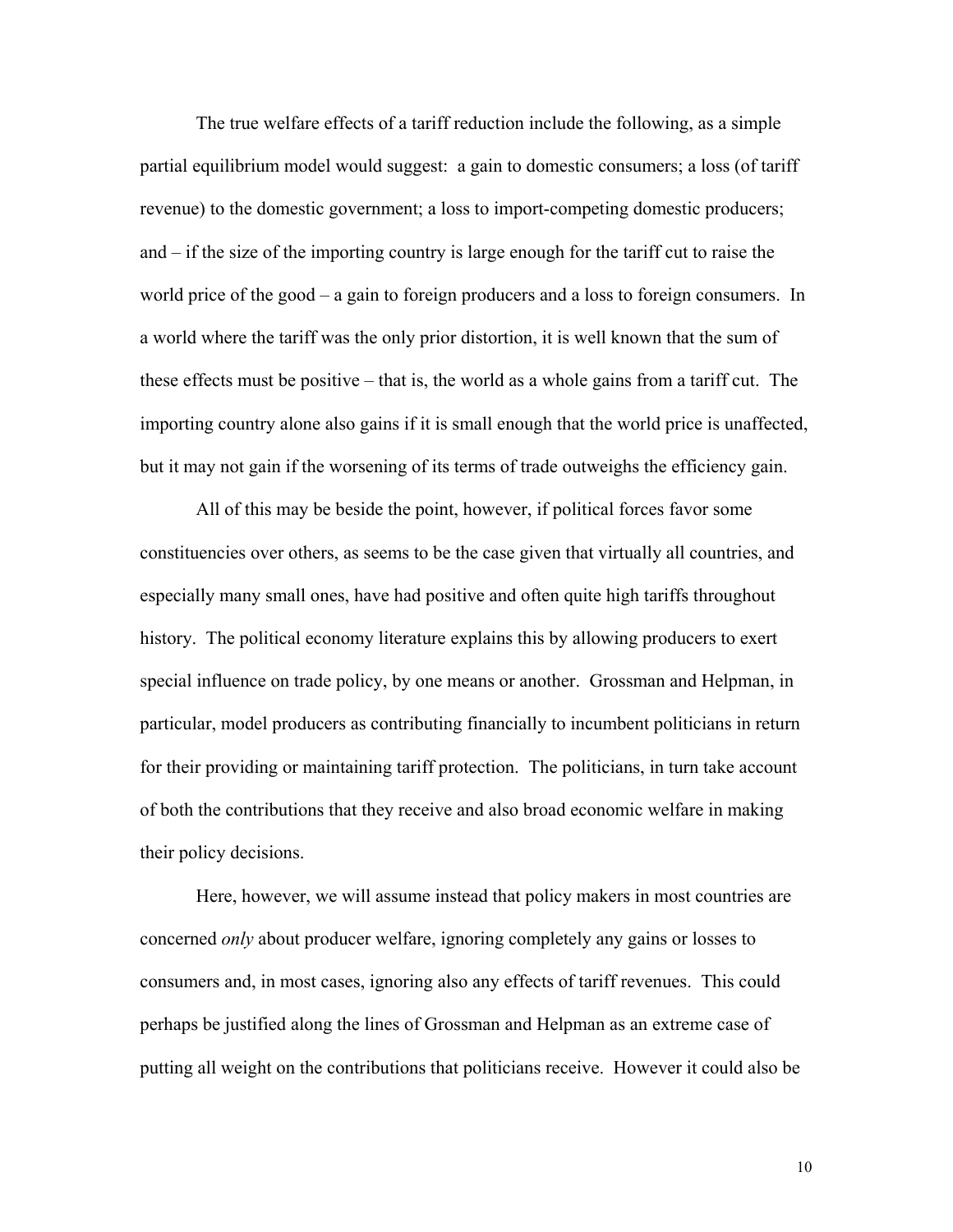motivated less cynically by observing that the gains and losses to producers, very much including their employees, are much easier to see than the gains and losses to consumers. Also, because they tend to be concentrated on small groups in the population, the severity of effects on producers is evident, while the effects on individual consumers may be dismissed as too small to worry about. As for also ignoring tariff revenues, that would be a dubious assumption in a country where tariffs provide the bulk of government revenues, and we will bring it back into the analysis for such countries below. But in advanced countries with many other (and more efficient) revenue generating opportunities, it seems plausible that these revenues might also play only a negligible role.

In order to incorporate this simple assumption into a correspondingly simple model, we follow Grossman and Helpman in assuming that preferences are "quasi-linear" so that, except in a numeraire sector in which we always assume free trade, demand in each country for each good depends only on its price relative to the numeraire. And we go even further than Grossman and Helpman on the production side. They assumed specific factors in each sector, with labor mobile among sectors. We assume that *all* factors are specific, so that output in each sector in each country is simply fixed. We also follow Grossman and Helpman in assuming that all goods are only final goods, so that there are no imported intermediate inputs. That is an important limiting assumption, as we will note.

Suppose, then, that there are *C* countries,  $c=1,\ldots,C$ , and  $G+1$  goods,  $g=0,1,\ldots,G$ , with good zero the aforementioned numeraire. All countries share the same demand functions for the non-numeraire goods,  $D_{gc}=1-p_{gc}$ ,  $g=1,...,G$ , so that trade patterns depend only on differences across countries in exogenous production levels. These take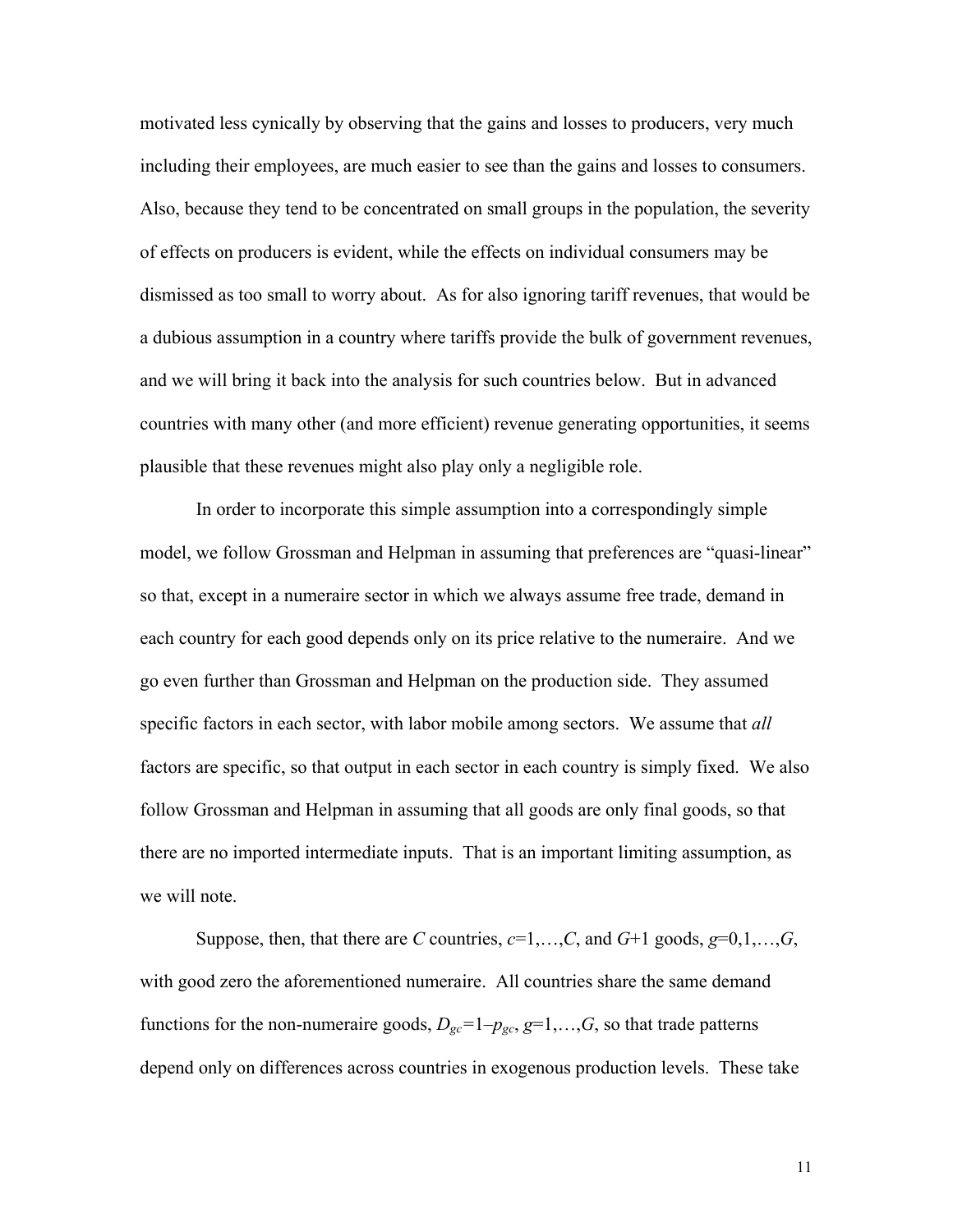either of two values, a low value  $\overline{X}_g$  in countries that will be importing the good, and a high value  $\overline{\overline{X}}_g$  in countries that will be exporting it.

Although we will assume there is some trade, even before any liberalization, it is worth noting the autarky prices that follow from these production levels and demands: Countries with low production have a high autarky price, denoted  $\tilde{p}_g = 1 - \overline{X}_g$ , while countries with high production have a low autarky price,  $\tilde{\tilde{p}}_g = 1 - \overline{\overline{X}}_g < \tilde{p}_g$ . Let  ${\overline{S}}_g^c = \{c \mid X_{gc} = {\overline{X}}_g\}$  be the set of all countries with low production of good *g* and  $(\overline{N}_g^C) = \left(\sum_{c \in \overline{S}_g^C} 1\right)$  be the number of those countries; define  $(\overline{S}_g^C, \overline{N}_g^C)$  analogously. And let  $\overline{S}_{c}^{G} = \{ g \mid X_{gc} = \overline{X}_{g} \}$  be the set of all goods that country *c* produces in small quantity;  $\overline{N}_c^G$  the number of those goods; and  $\overline{S}_c^G$ ,  $\overline{N}_c^G$  analogously.

Initially, we let all countries have the same *ad valorem* tariff on a good,  $t_g^0$ , which is assumed small enough to permit trade:  $t_g^0 < (\widetilde{p}_g - \widetilde{\widetilde{p}}_g)/\widetilde{\widetilde{p}}_g$ . In the initial equilibrium denoted "0", exporters receive a world price  $p_g^{\psi_0}$  while importers pay a higher importer's price,  $p_g^{M0} = (1 + t_g^0)p_g^{W0}$ , both of which are determined by the requirement that demands, at these prices, add up to production:  $p_g^{M0} = (1 + t_g^0)p$ 

$$
\overline{\overline{N}}_g^C \left(1 - p_g^{W0}\right) + \overline{N}_g^C \left(1 - \left(1 + t_g^0\right) p_g^{W0}\right) = \overline{\overline{N}}_g^C \overline{\overline{X}}_g + \overline{N}_g^C \overline{X}_g \tag{1}
$$

from which

$$
p_{g}^{W0} = \frac{\overline{\overline{N}}_{g}^{C} \widetilde{\widetilde{p}}_{g} + \overline{N}_{g}^{C} \widetilde{p}_{g}}{C + t_{g}^{0} \overline{N}_{g}^{C}}
$$
(2)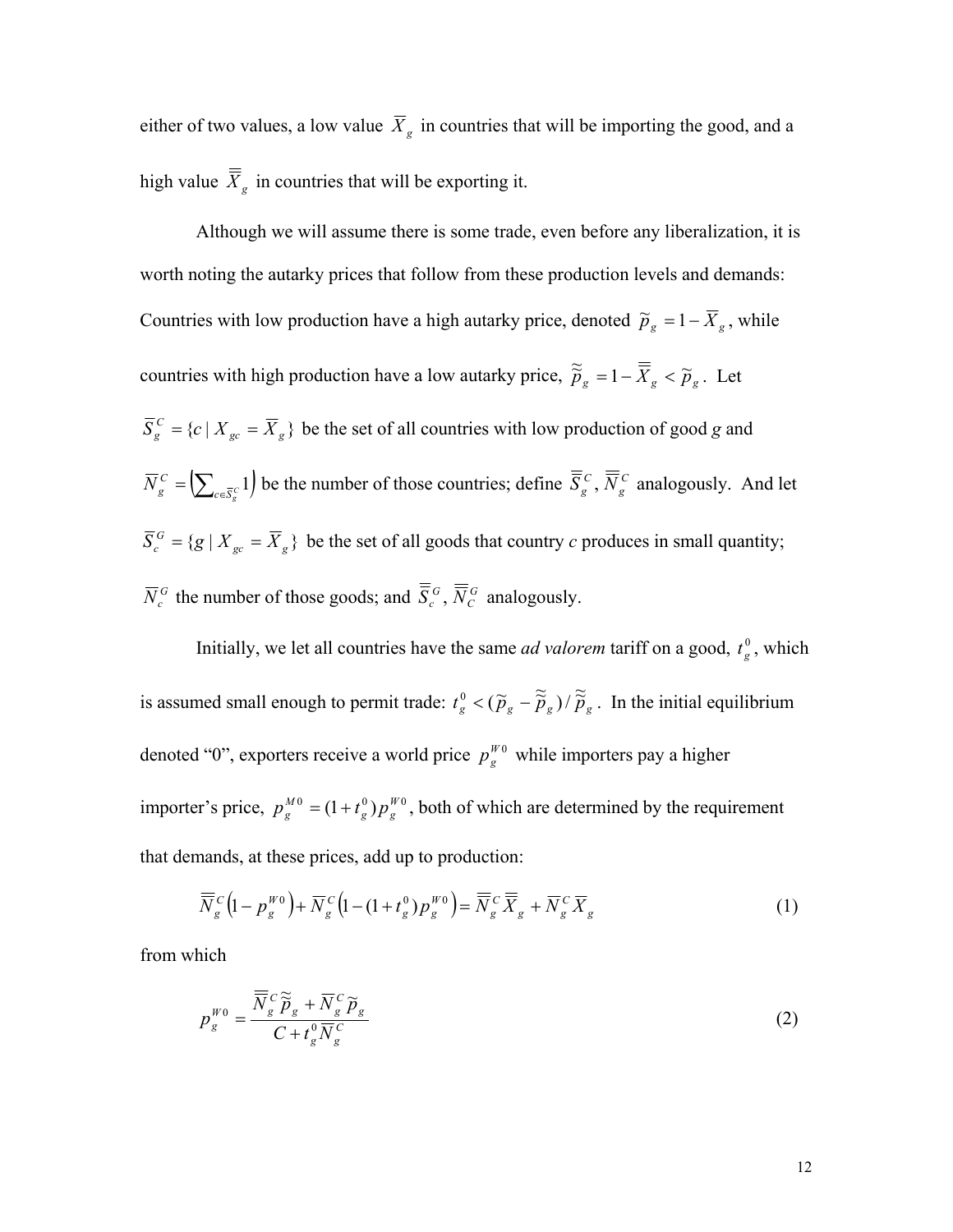Now consider the possibility of all countries moving to free trade, denoted "F", in all sectors. The world price – given by (2) but with  $t<sub>e</sub><sup>0</sup>$  replaced by zero – is then simply the average of the two autarky prices with weights equal to the fraction of countries with each. Relevant to the choice of whether to make this change is the change in producer welfare, which since production is fixed is simply *g*

$$
\Delta \pi_{gc}^{F} = \left( p_{g}^{WF} - p_{gc}^{0} \right) X_{gc} \tag{3}
$$

where  $p_{gc}^{0}$  and  $X_{gc}$  are to be replaced by  $p_{g}^{W0}$  and  $\overline{X}_{g}$  for an exporter and by  $p_{g}^{M0}$  and  $\overline{X}_g$  for an importer. Letting

$$
\delta_{gc} = \begin{cases} 1 & \text{if } c \in \overline{S}_g^C \\ 0 & \text{if } c \in \overline{\overline{S}}_g^C \end{cases}
$$
 (4)

indicate that country *c* imports good *g*, it turns out that

$$
\Delta \pi_{gc}^{F} = \frac{p_{g}^{WF} X_{gc}^{0} t_{g}^{0}}{C + t_{g}^{0} \overline{N}_{g}^{C}} \left( \overline{N}_{g}^{C} - \delta_{gc} C \right)
$$
\n
$$
\tag{5}
$$

Thus, as one would expect, looking only at producers' welfare, the move to free trade in one sector causes exporters to gain and importers to lose.<sup>3</sup> It is easily confirmed, however, that the sum of these changes across all countries is positive, simply because individual exporters produce more than individual import-competitors. Summing (5) across all countries yields:

$$
\sum_{c} \Delta \pi_{gc}^{F} = \frac{p_{g}^{WF} t_{g}^{0} \overline{N}_{g}^{C} \overline{\overline{N}}_{g}^{C}}{C + t_{g}^{0} \overline{N}_{g}^{C}} \left( \overline{\overline{X}}_{g} - \overline{X}_{g} \right) > 0
$$
\n(6)

<span id="page-15-0"></span> <sup>3</sup> <sup>3</sup> If we allowed for traded intermediate inputs, it would not be this simple. A local producer could benefit from a tariff cut on its input.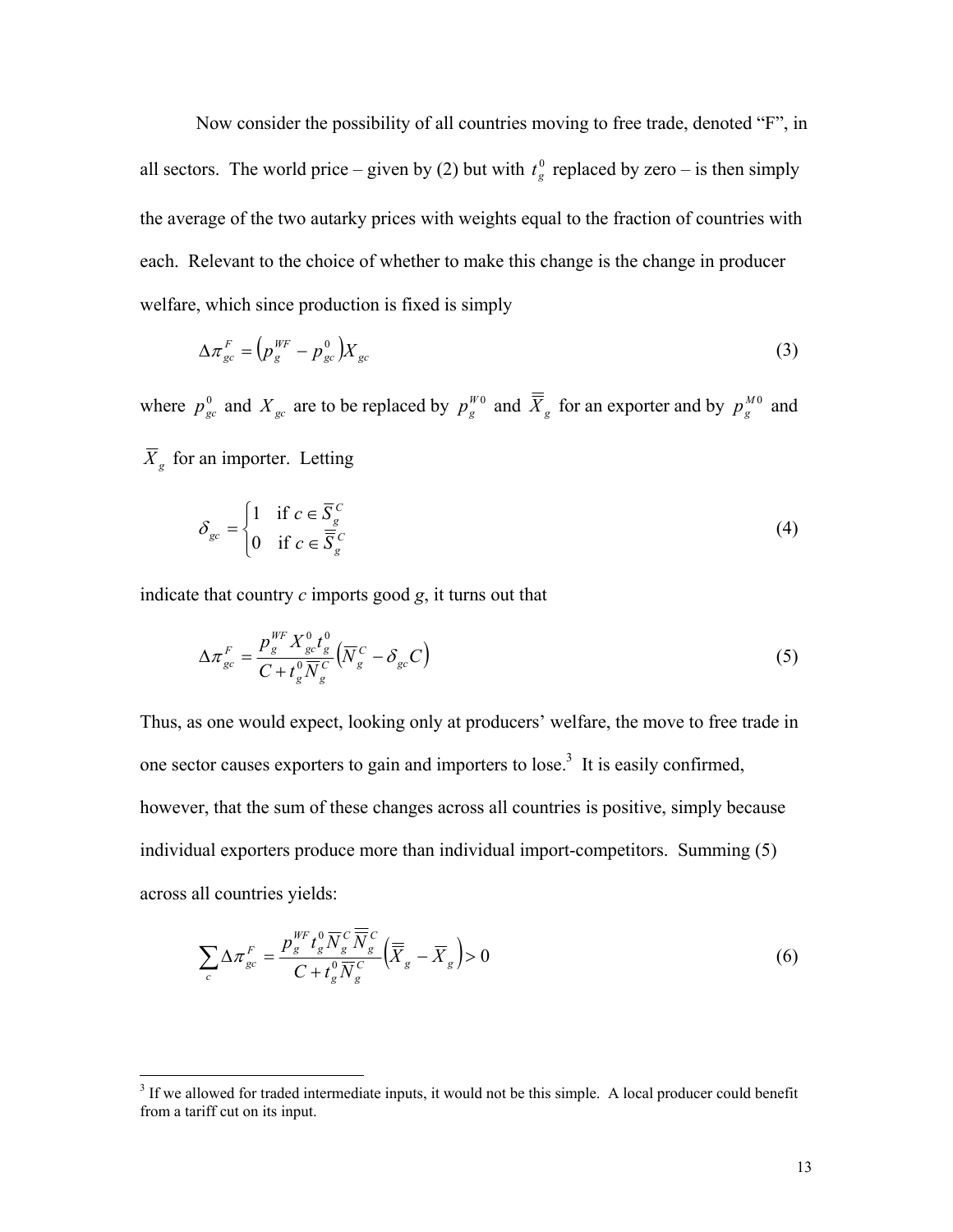Thus even from the perspective of producers alone, the world as a whole benefits from a move to free trade.

Individual countries may not gain in this sense, however. Certainly they lose in particular sectors if they are importers and a positive tariff is reduced, since that hurts their competing producers. And while it is true that if positive tariffs are reduced in all sectors, then they are likely to have export-sector producers who gain at the same time that import-competing producers lose, there is no guarantee that the gain to the former is larger, for a given country, than the loss to the latter. In an extreme case, a country could be an importer of every good other than the numeraire, in which case it would have no producers who gain. And even if we require a plausible mix of export and import sectors outside the numeraire, if a country happens to export only in sectors with a large number of other exporting countries, then its exporters will gain little from the liberalization. Thus there may well be countries that stand to lose, from this producers-only perspective, from a multilateral move to free trade. Such countries would presumably not participate in such a move  $4$ 

Thus an actual liberalization, if it occurs in this framework, is likely to include only a subset of the world's countries: a group of countries for whom  $MFN<sup>5</sup>$  $MFN<sup>5</sup>$  $MFN<sup>5</sup>$  tariff reductions benefit their export-sector producers more than they harm their importcompeting producers. Of course, by not including tariff reductions by countries outside that group, the gains to the former are likely to be smaller than if all countries had moved

<span id="page-16-1"></span><span id="page-16-0"></span> $\frac{1}{4}$ <sup>4</sup> In addition, the assumption here that governments care only about producers, and not even about their own revenues, is particularly questionable in poor countries where tariff revenues may bulk large in government budgets. Such countries, even if their export-sector producers would gain more from liberalization than their import-competitors would lose, might opt out of liberalization for that reason. 5  $5$  We will look are preferential agreements in the next section.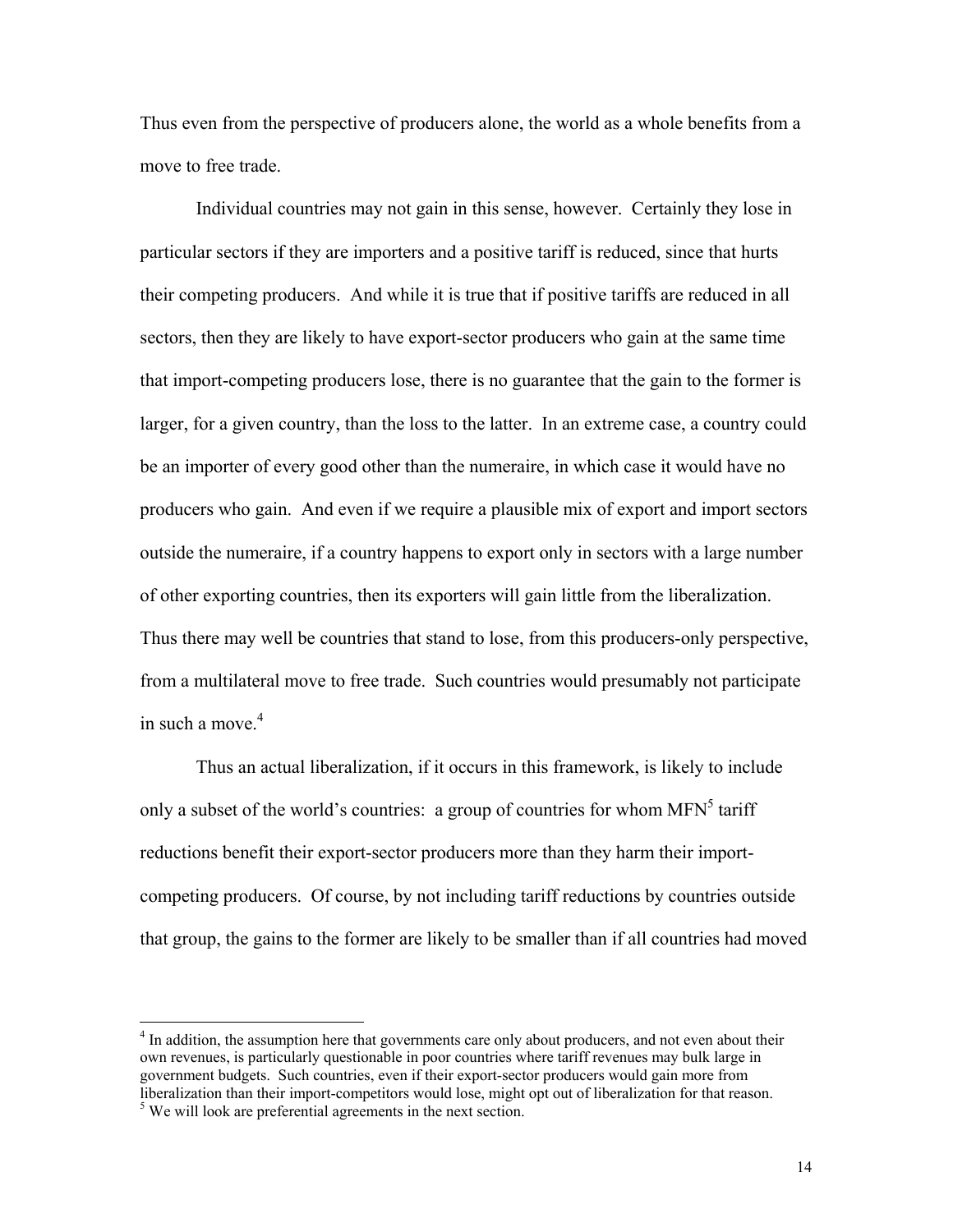together to free trade. But this may be offset by the included group simply not reducing tariffs on products that its members do not export.

Note that in this framework, a country would never unilaterally reduce its tariffs.<sup>[6](#page-17-0)</sup> To do so would provide no benefit at all to its exporters, and only harm its import competitors. So for MFN liberalization to occur, countries must find others who are willing to reduce their tariffs as well, so as to create benefits for their exporters. Whether such willing participants can be found is uncertain. It depends on the patterns of comparative advantage across countries.

Suppose, to take a simple example where limited liberalization can succeed, that there are two or more goods that importing countries do not produce at all. Then a group of countries who export different ones of these goods will necessarily benefit, as producers, if they agree to reduce tariffs on these goods alone, since the export-sector producers in each will gain from the others' tariff reductions, and they will not have any import-competing producers who will lose. Thus we know that there may exist a group of countries that will willingly reduce their tariffs on a set of goods. On the other hand, suppose that all countries but one are importers of all goods except the numeraire, on which by assumption all have zero tariffs. Then there will not exist any group of countries willing to reduce tariffs at all.

The important point, however, is the following. Suppose that there does exist a set of countries,  $S^C$ , that are willing to reduce tariffs on a set of goods,  $S^G$ . And suppose that any good within  $S^G$  is exported only by countries not in  $S^C$ . Then producers in the countries of  $S^C$  will gain at least as much by excluding that good from  $S^G$  as by including

<span id="page-17-0"></span> $\frac{1}{6}$ <sup>6</sup> Again, this need not be the case if there are traded intermediate inputs. Indeed any input that is only imported and not produced domestically would be eliminated based on the interests of producers that use it.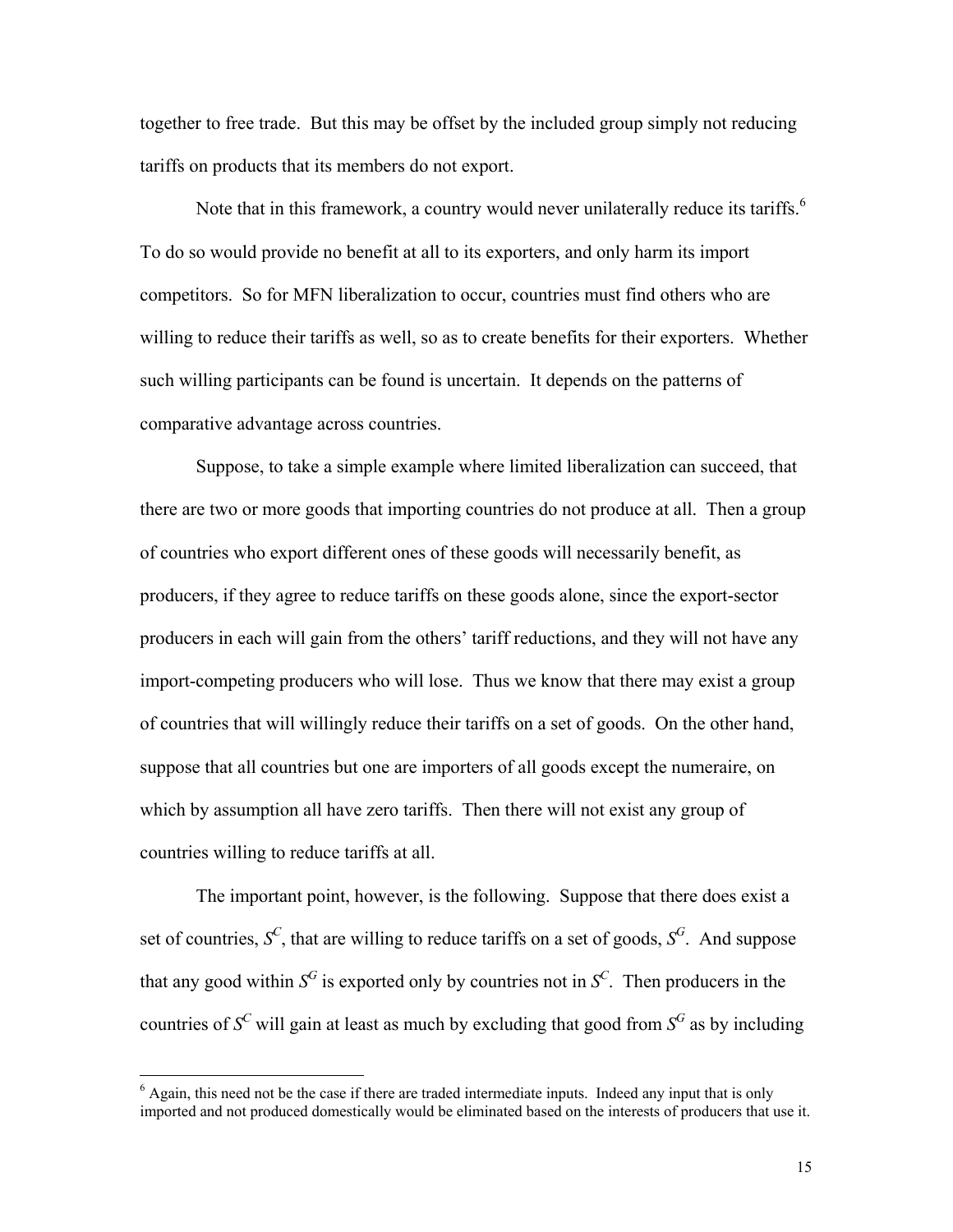it, and they will gain strictly more if any of them produce this good. Thus in this model we should not expect multilateral liberalization by a subset of the world's countries, if it occurs, to include goods that are exported only by countries outside that group. Again, of course, this would not be the case if consumer welfare were taken fully into account.<sup>[7](#page-18-0)</sup>

If the outside countries export goods that are also exported by some of the inside countries, then producers in the latter would lose if these goods were removed from *S<sup>G</sup>*. Their governments might still accept this exclusion, however, if they have other export producers who gain sufficiently.

The conclusion from this section, then, is that excluded countries are *not* likely to benefit from MFN liberalization by other countries, simply because these other countries are not likely to reduce tariffs on the goods of greatest export interest to the excluded countries. Somewhat ironically, this would not be the case if a particular excluded country were very similar, in its pattern of trade, to the countries that are liberalizing. But it is certain to be true if the excluded countries are distinctly different from the included ones, as perhaps by being less economically developed.

### **IV. Preferential Trade liberalization**

So far we have considered only MFN liberalization. But an increasing amount of trade liberalization in recent years has taken the form of PTAs. In these arrangements, as required by the WTO, the liberalization is typically more extreme, with tariffs reduced further and on more goods than may be covered in a multilateral WTO agreement. They are, however, discriminatory. Countries that are not part of a particular PTA continue to

<span id="page-18-0"></span> $\frac{1}{7}$  $\alpha$ <sup>7</sup> On the other hand, allowing the government to care about tariff revenues would only make the point stronger.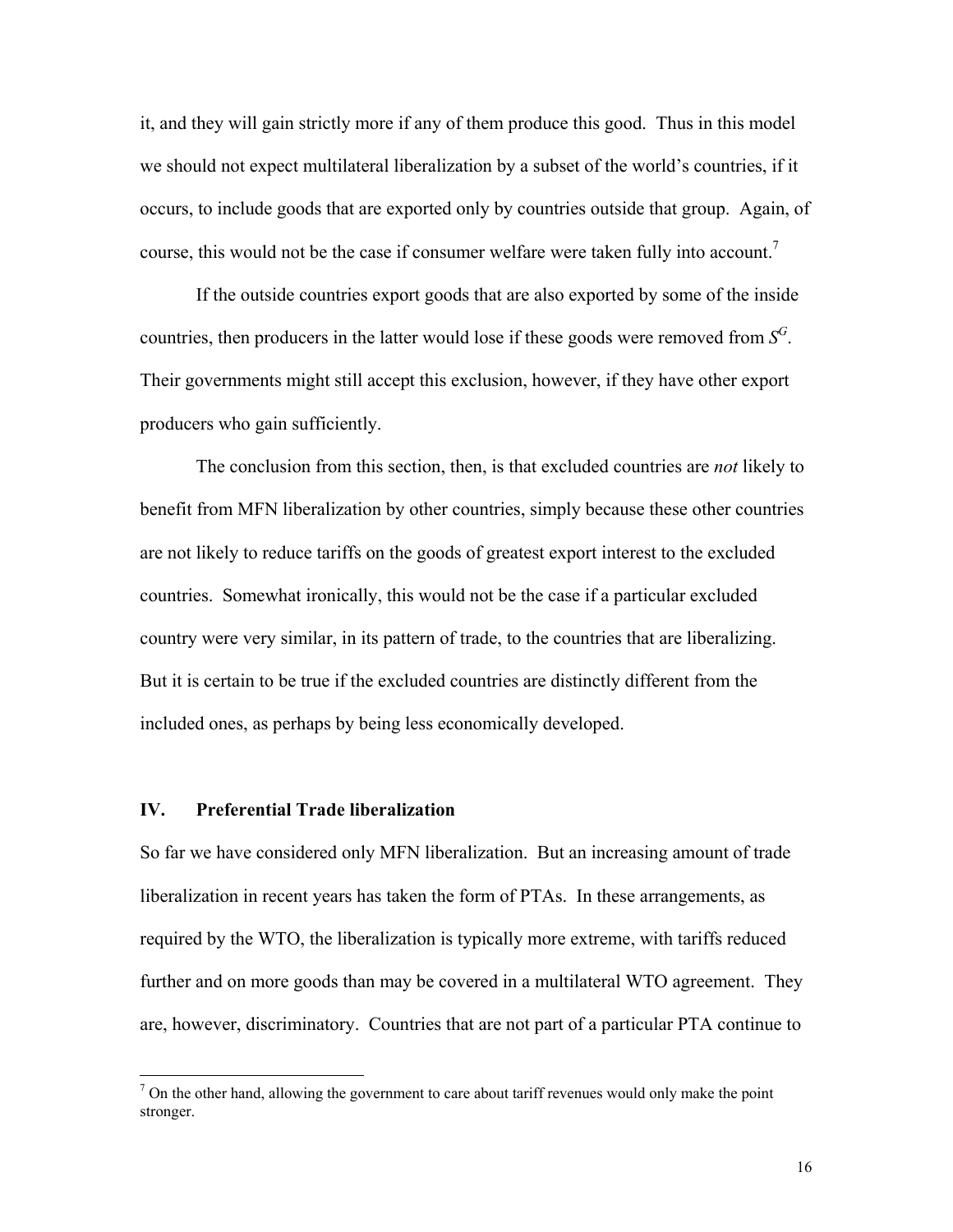be subject to what are still called the MFN tariffs of the PTA countries, although the MFN name is now insidiously misleading. Countries outside a PTA are not being treated as well as the "most favored nation" at all, but instead have their exports to countries within the PTA taxed at a higher rate.

The literature on PTAs, starting with Viner's (1950) analysis of customs unions and continuing today, emphasizes the positive and negative effects that arise from "trade creation" and "trade diversion." This seems to suggest that if the former somehow outweighs the latter, then the PTA is beneficial. That may be true for the countries inside the PTA, and perhaps even for the world as a whole. But it is very unlikely to be true for the countries that remain outside the PTA. For them trade creation is largely irrelevant, while trade diversion represents a loss. That is, when a PTA causes a member country to import from a partner rather than from an outside country, that constitutes a fall in demand for the product of the outside country. If the affected trade flow is large enough to matter at all, then this will cause a fall in the world price of the imported good and a worsening of the terms of trade of the outside country.

This does not have to happen. PTAs can take several forms, in particular with regard to the tariffs that the countries levy on trade from outside. If these tariffs are low enough, then the countries of the PTA may continue to trade with the rest of world as much as they did before. Kemp and Wan (1976), for example, showed that a customs union could set a common external tariff that would keep net imports of every good from the rest of the world unchanged, thus assuring no impact at all on the well being of the rest of the world.<sup>8</sup> However, if external tariffs are not changed when the PTA is formed, as is usually the case in a free trade area (FTA), then the fact that the preferences favor

<span id="page-19-0"></span> $\frac{1}{8}$ Panagariya and Krishna (2000) showed a similar result for free trade areas.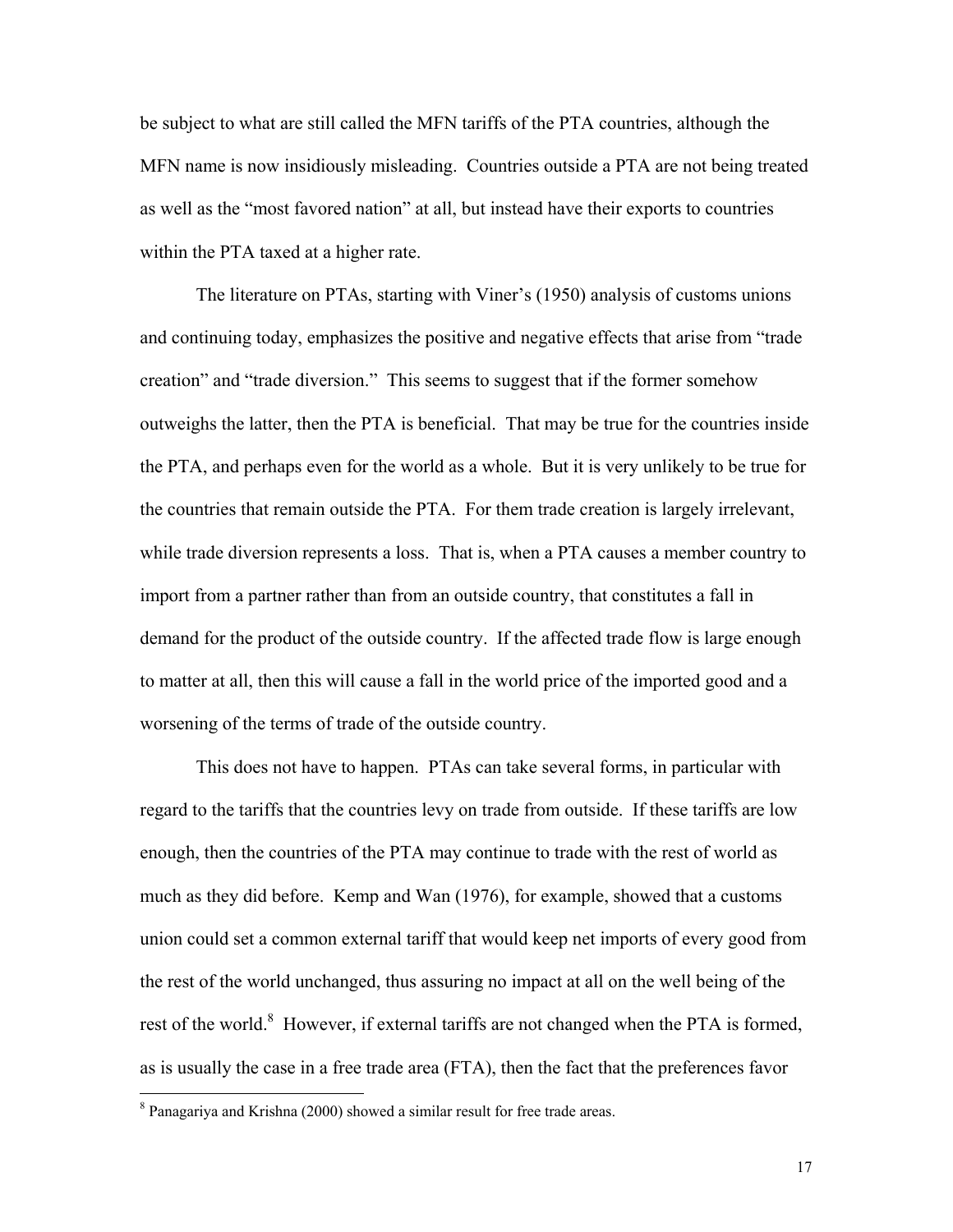trade with partners over trade with outside countries suggests that trade with the rest of world is likely to fall.

If that happens, then the effect on the excluded countries is exactly like Figure 1 in reverse. That is, the collective offer curve of the countries of the FTA before it is formed is OA', and formation of the FTA shifts it inward to OA, causing a worsening of the excluded country's terms of trade.

Even with an FTA and unchanged external tariffs, this is not a necessary outcome, although it seems far more likely than the alternative. For example, in a two-country model, suppose that the FTA includes countries A and B which import goods X and Y respectively over positive tariffs. When they eliminate these tariffs on trade with each other, at the initial world price each will import from the other instead of from the outside world, as long as each can supply all of the other's needs at a price differing from the world price by less than the tariff. If this is the case, then whatever may have been the two-countries' combined trade with the world before the FTA, this trade shrinks to zero in its presence. Only if the countries differ in size by enough that one of them cannot meet the other's demands at such a price will the two together continue to trade with the world at the initial price. And even then it is likely that their combined net trade will shrink $^{9,10}$ 

Thus, while exceptions do seem to be possible, on the whole it seems that preferential liberalization is even more likely to be harmful than multilateral

<span id="page-20-0"></span><sup>-&</sup>lt;br>9 <sup>9</sup> However, this does not seem to be inevitable. In analysis not included here, it appears to be possible to construct a case where opposite income effects in the two FTA countries cause an increase in their net trade with the world.<br><sup>10</sup> Another case would have both of the FTA members importing the same good from the world. If their

<span id="page-20-1"></span>tariffs are the same, then the FTA has no effect on this trade. But if their tariffs are different, then as pointed out by Richardson (1995), the high-tariff country will import as much as possible from the lowtariff country, which will expand its imports to replace those of the high-tariff country. In this case, too, net trade of the two may expand since, in effect, the tariff of the high-tariff country is rendered irrelevant.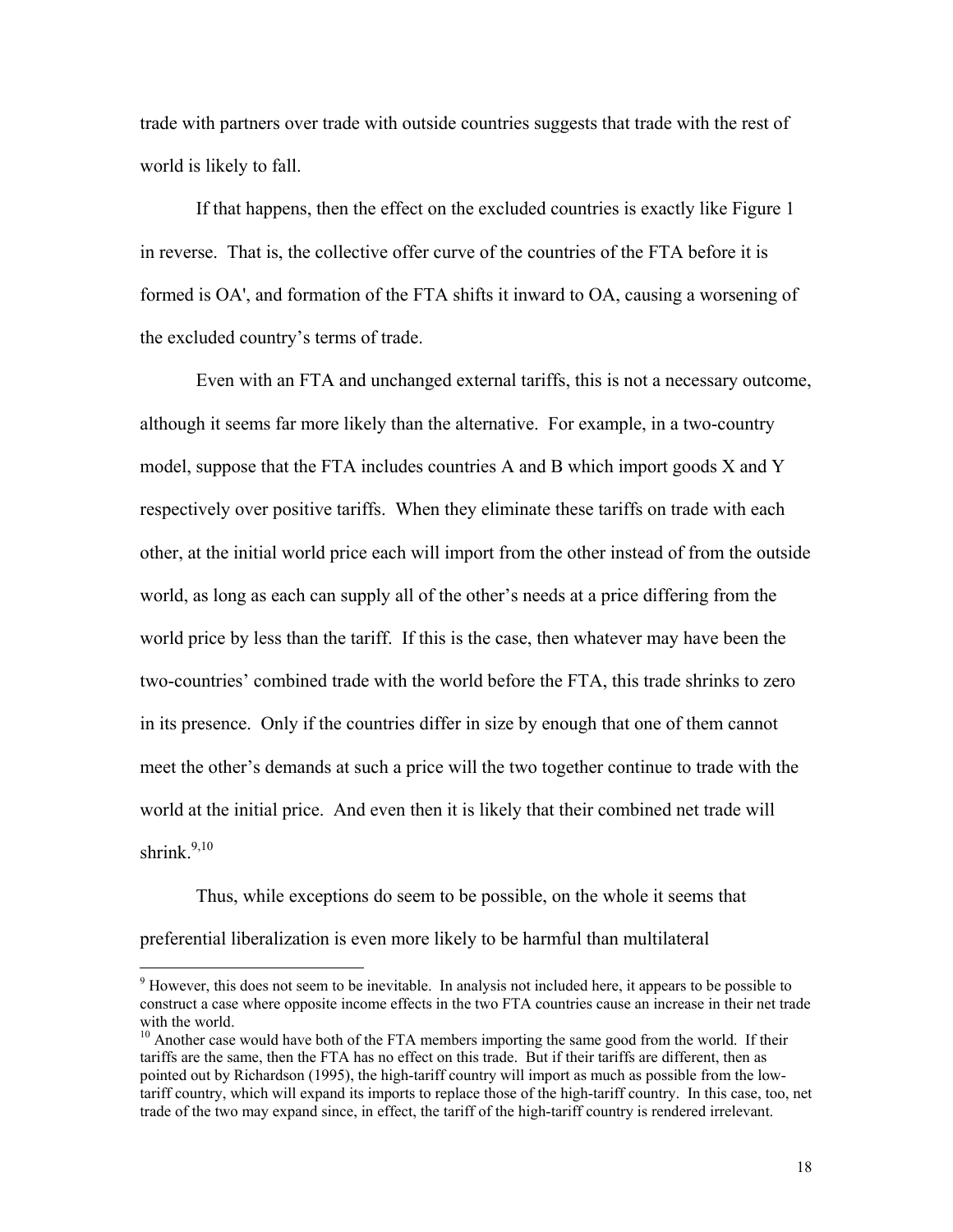liberalization to those countries that do not participate in it. Note that this does not require that trade diversion somehow outweigh trade diversion, but just that it occur at all. The same conclusion can also be obtained by different means in different models. Chang and Winters (2002), for example, argue (and support empirically, with data from MERCOSUR) that preferential liberalization favoring one of two Bertrand competitors will cause the unfavored firm to lower its export price. No doubt there are many other mechanisms that could work as well.

### **V. Conclusion**

This analysis suggests that, although it is not inevitable, it is strongly likely that excluded countries will be hurt by trade liberalization by other countries. It may be true that, if tariff reductions are MFN on products that are selected at random, then an excluded country has as good a chance of gaining from them as of losing. But MFN tariff reductions have not in practice been in randomly selected sectors, but rather in sectors in which the tariff-reducing countries stand most to gain as exporters. Thus tariffs are unlikely to be cut on products that are primarily exported by the excluded countries. Furthermore, much of the trade liberalization that has occurred in recent years has been preferential, not MFN. While preferential liberalization usually covers (almost) all products, its discriminatory nature means that it tends to divert trade away from excluded countries and thereby makes them worse off.

It is also true that these losses from trade liberalization occur only because the excluded countries do in fact trade. The effects discussed here all work through the terms of trade, and a country would be immune from them if it did not trade at all. But this is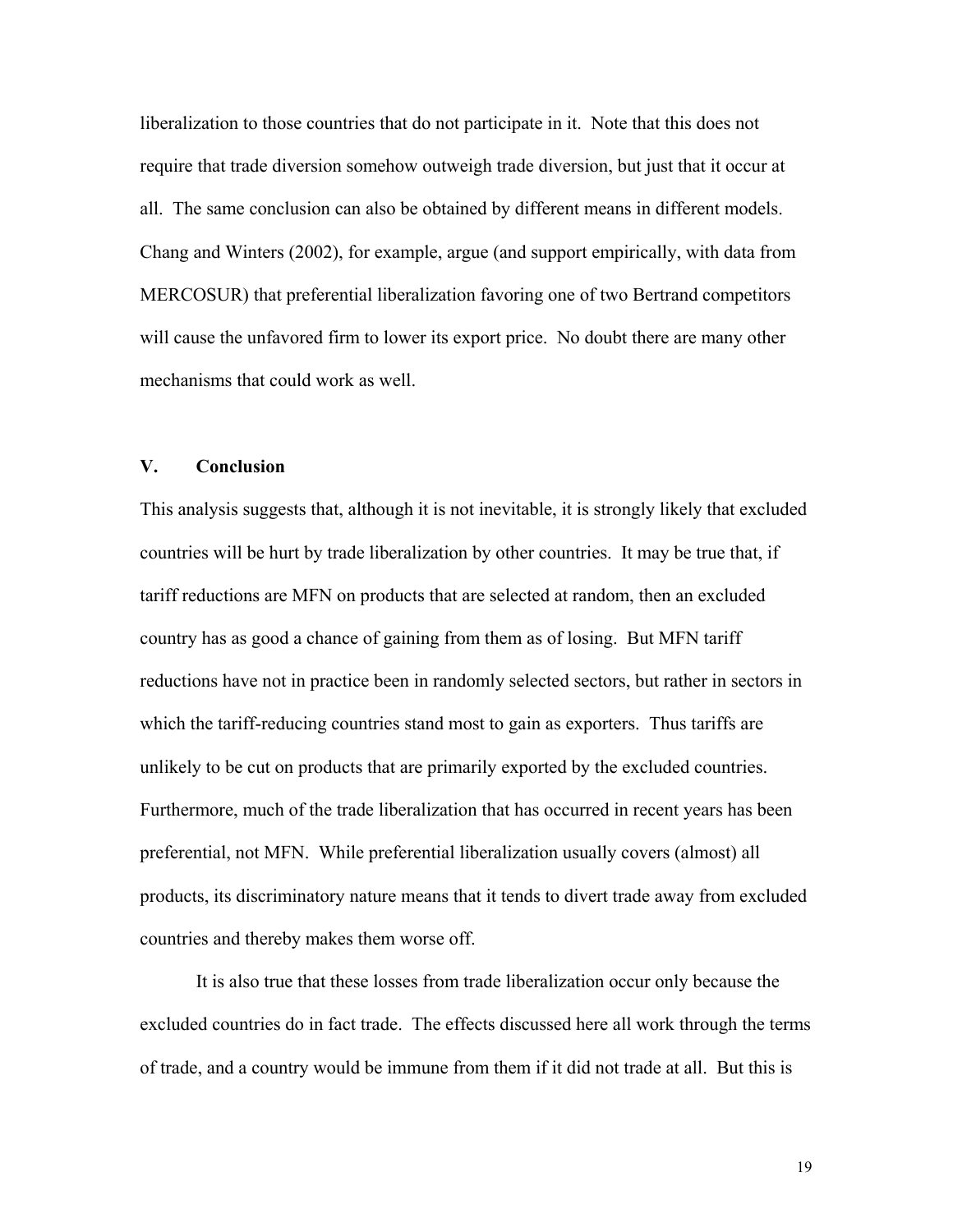no reason not to trade, for these losses all represent a reduction of their gains from trade, not a reduction of welfare to below what it would have been in autarky. Thus the excluded countries would be ill-advised to exclude themselves even further from world markets as a means of avoiding these losses. It won't work.

Nor is it a reason for trade liberalization itself to be restrained, at least not in its MFN manifestation. As should be clear from this analysis, the reason that excluded countries may lose from trade liberalization is that the liberalization does not go far enough, not that it goes too far. It is the exclusion of some sectors and/or some exporting countries from the benefits of tariff cuts that creates a bias against excluded countries.

Thus the best chance of avoiding these losses to excluded countries is simply not to exclude them. Or, if they cannot be persuaded to participate, we need to find a mechanism for cutting tariffs that will work across all sectors instead of favoring only the export sectors of the participating countries.

The current multilateral trade negotiations of the Doha Development Agenda show promising signs of doing exactly this. Developing countries are playing a more active role than ever before, at least in pressing the developed countries to reduce trade barriers in sectors of export interest to them. At the same time, developed countries are insisting that the developing countries also participate more than they have before by reducing their own tariffs. If both of these outcomes can be achieved, developing countries – at least those who participate – will stand to gain substantially. Even those countries that remain outside the WTO may gain from this, to the extent that tariffs are reduced on their exports as well.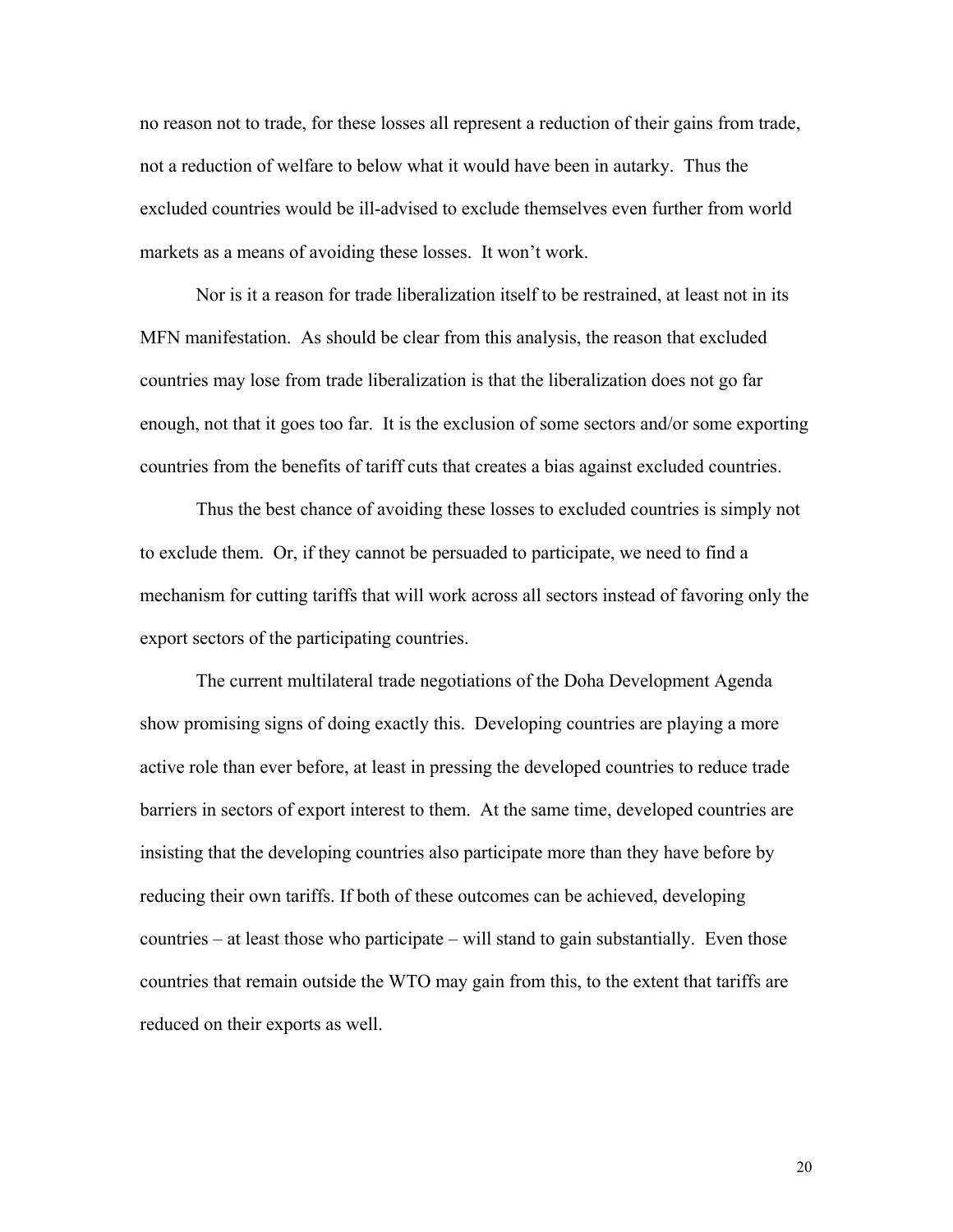Preferential liberalization, in the form of proliferating FTAs, poses a more difficult problem. If this proliferation does not abate, there are only two ways that an excluded country may hope to avoid being harmed by it. One is to join in and negotiate FTAs of its own with as many partners as it can. Unfortunately, the poorer a country is, the less likely it is that others will have any interest in negotiating with it. And even if FTAs were to be formed including all possible pairings or groupings of countries, the administrative complications of conforming to all of their rules would put the poorest countries as a disadvantage.

The other route toward lessening the harm from preferential liberalization, as it affects excluded countries, is for nondiscriminatory liberalization to render preferences meaningless. If MFN tariffs were all zero, then any FTA would be both unnecessary and ineffective. Thus the best cure for the side effects of preferential trade liberalization is nondiscriminatory trade liberalization.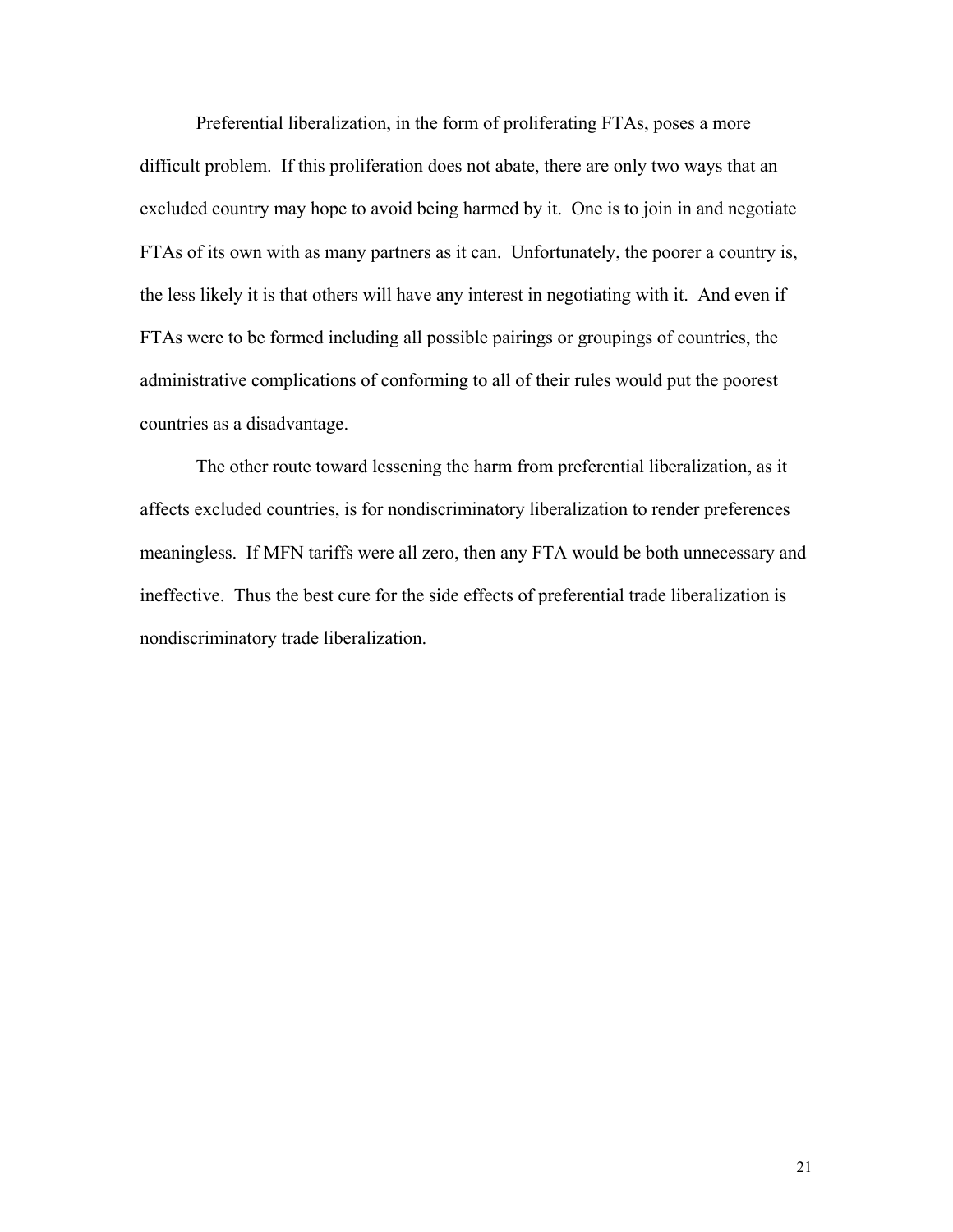### **References**

- Chang, Won and L. Alan Winters 2002 "How Regional Blocs Affect Excluded Countries: The Price Effects of MERCOSUR," *American Economic Review* 92(4), September, pp. 889- 904.
- Findlay, R. and S. Wellisz 1982 "Endogenous Tariffs, the Political Economy of Trade Restrictions, and Welfare," in Jagdish Bhagwati, ed., *Import Competition and Response*, Chicago: University of Chicago Press.
- Grossman, Gene M. and Elhanan Helpman 1994 "Protection for Sale," *American Economic Review* 84, September, pp. 833-850.
- Hillman, Arye L. 1989 *The Political Economy of Protection*, London: Harwood.
- Kemp, Murray C. and Henry Y. Wan, Jr. 1976 "An Elementary Proposition Concerning the Formation of Customs Unions," in Murray Kemp, *Three Topics in the Theory of International Trade: Distribution, Welfare, and Uncertainty*, Amsterdam: North Holland.
- Mayer, Wolfgang 1984 "Endogenous Tariff Formation," *American Economic Review* 74, pp. 970- 985.
- Meade, James Edward 1952 *A Geometry of International Trade*, London: Unwin Brothers Ltd.
- Panagariya, Arvind and Pravin Krishna 2000 "On Necessarily Welfare-Enhancing Free Trade Areas," *Journal of International Economics* 57, pp. 353-367.
- Richardson, Martin 1995 "Tariff Revenue Competition in a Free Trade Area," *European Economic Review* 39, pp. 1429-37.
- Viner, Jacob 1950 *The Customs Union Issue*, New York: Carnegie Endowment for International Peace.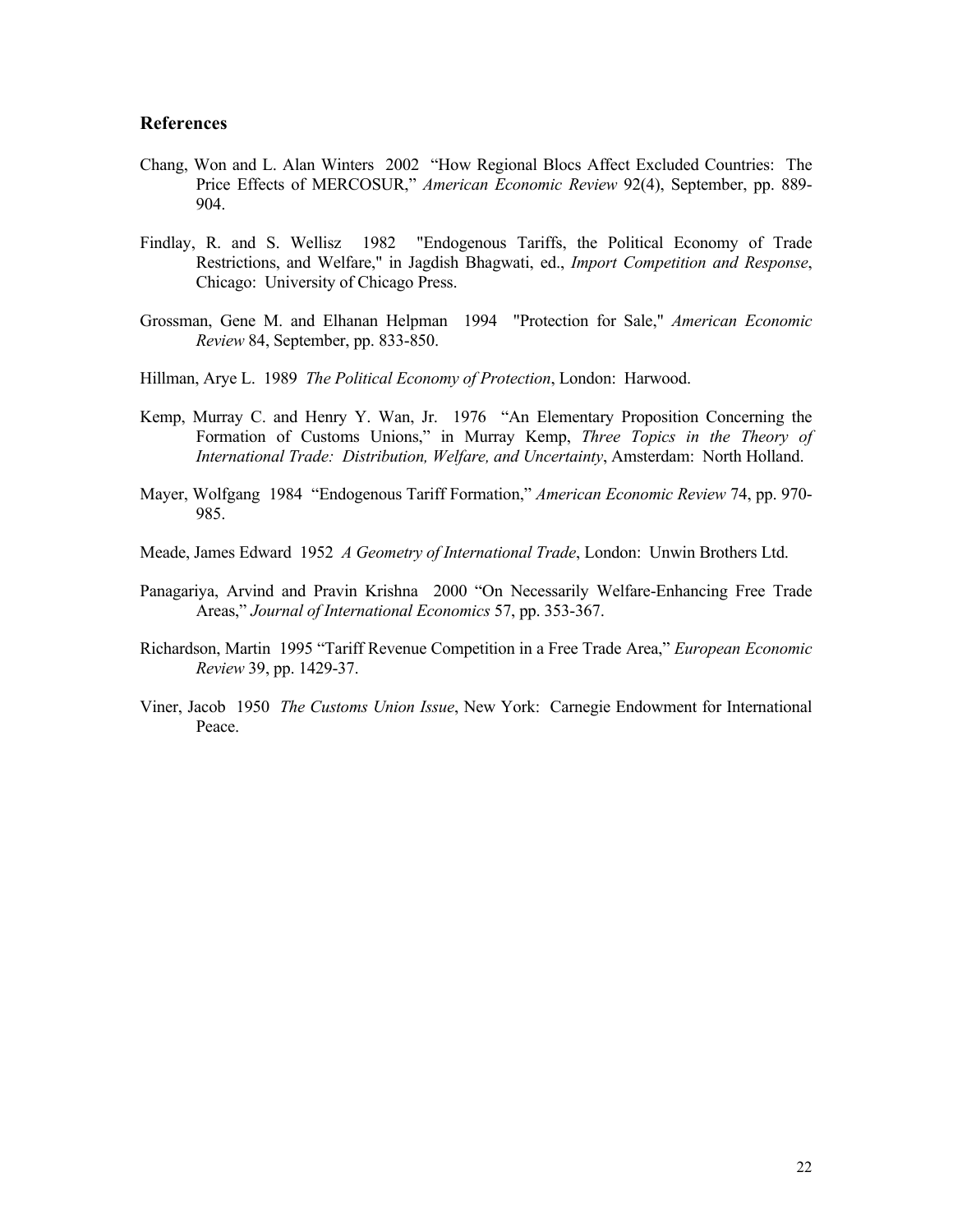

Figure 1 The Excluded Country, E, gains when the rest of world, A, liberalizes.